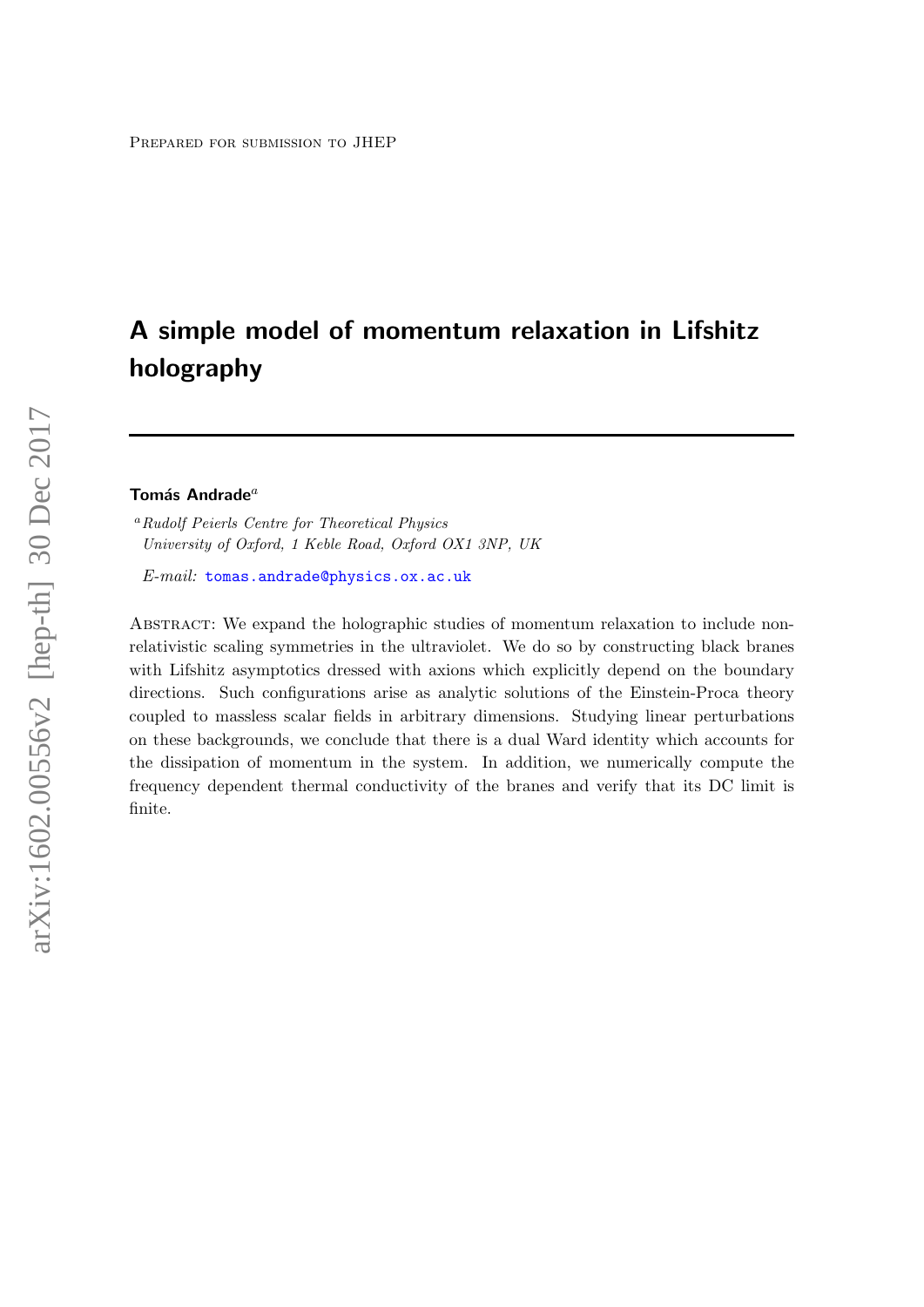# Contents

| 1 Introduction                                       |                |
|------------------------------------------------------|----------------|
| 2 Analytic Lifshitz black branes with scalar sources | $\overline{4}$ |
| 3 Momentum relaxation                                | 6              |
| 3.1 Ward identity                                    | 6              |
| 3.2 Thermal conductivity                             | 8              |
| 4 Conclusions                                        | 10             |
| A Asymptotics of the linearized perturbations        | 11             |
| B Symplectic flux and conjugate pairs                | 11             |

# <span id="page-1-0"></span>1 Introduction

In the last few years the study of momentum relaxation in holography has received a considerable amount of attention. The main reason is that the gauge/gravity duality [\[1](#page-13-0)[–3\]](#page-13-1) provides with a powerful tool to describe transport properties in strongly coupled systems in which translational invariance is broken, hence coming closer to a more realistic description of condensed matter systems. To achieve this, we must construct gravitational solutions which break translational symmetry along the boundary directions, which can be done by imposing boundary conditions that correspond to turning on spatially dependent sources on the dual field theory. Generically, this entails solving a complicated system of non-linear, coupled, partial differential equations (PDE's).

For the case of periodic sources, this has been successfully carried out in  $[4]$  (see also [\[5](#page-13-3)[–9\]](#page-13-4)) with the expected results for the small frequency transport: the zero-frequency delta-function contribution in the conductivity, encountered when translational symmetry is preserved, is resolved into a Drude peak. The mathematical problem can be largely simplified by considering scenarios in which a global symmetry is present. Then, one can break the translations precisely along this global symmetry direction, which implies that the resulting equations of motion are only ordinary differential equations (ODE's), since the explicit dependence on the boundary coordinates drops out  $[10-12]$  $[10-12]$ , see [\[13\]](#page-13-7) for an earlier example<sup>[1](#page-1-1)</sup>. Because of this, these configurations are usually referred to as "homogeneous holographic lattices." The model considered in [\[12\]](#page-13-6) is of particular simplicity, consisting of

<span id="page-1-1"></span><sup>&</sup>lt;sup>1</sup>An alternative holographic model for momentum relaxation was proposed in [\[14\]](#page-13-8) which considered breaking diffeomorphism invariance by adding a mass to the graviton in four spacetime dimensions. In this approach the equations of motion for the background geometries are also ODE's. The theory of massive gravity was further studied in the holographic context in e.g. [\[15–](#page-13-9)[18\]](#page-13-10).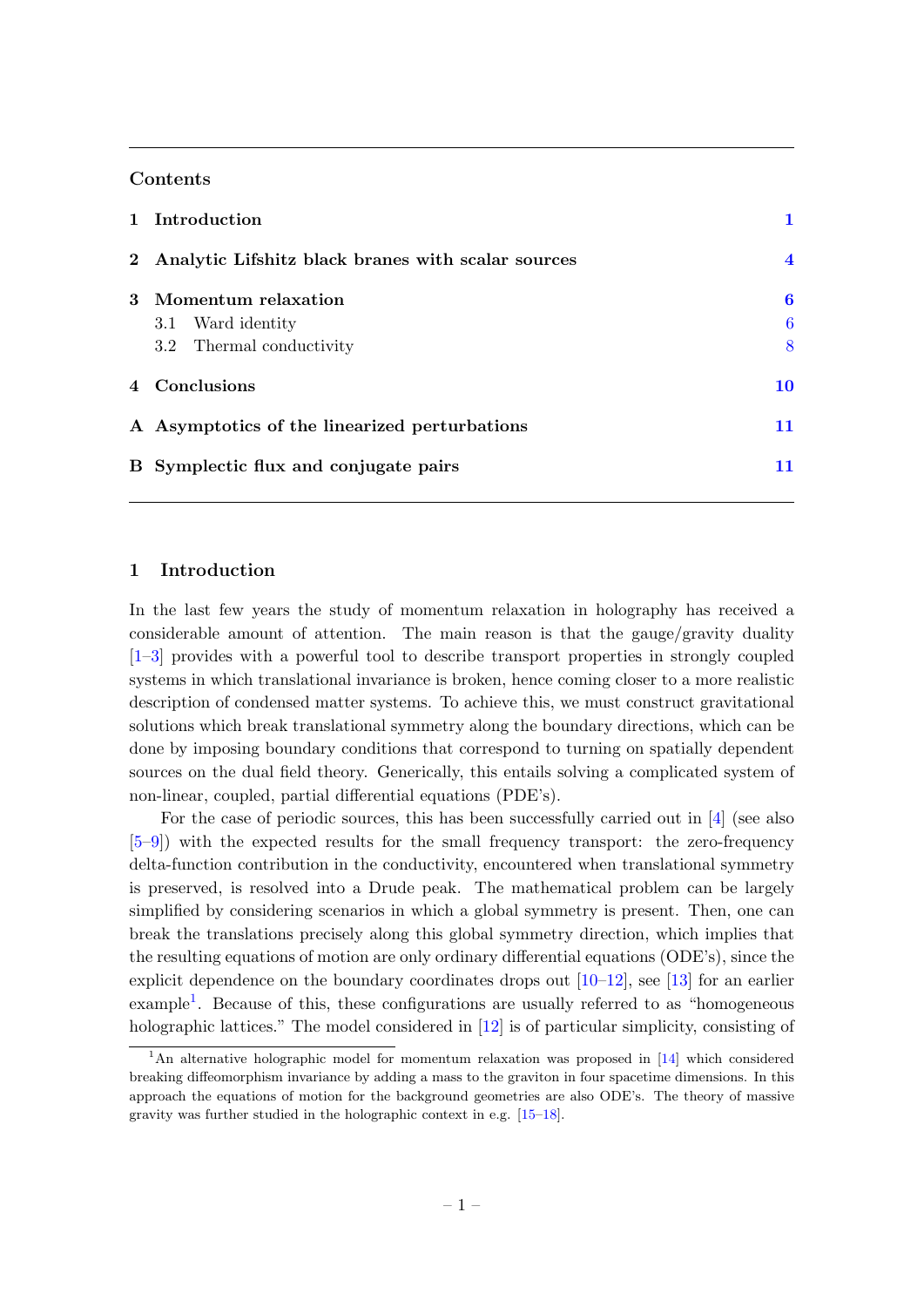Einstein-Maxwell theory coupled to a set of massless scalar fields which are taken to have linear dependence on the boundary coordinates and are thus termed *axions*. Homogeneity of the bulk stress tensor is ensured by the masslessness of the scalar fields, and they can moreover be arranged in such a way that an analytic solution with finite temperature and chemical potential can be found in arbitrary dimensions<sup>[2](#page-2-0)</sup>. Interestingly, despite their mathematical simplicity the homogeneous lattices are able to capture the desired low energy physics that result from momentum relaxation and moreover display interesting phases including insulators, coherent and incoherent metals, superconductors, among others [\[20–](#page-13-11)  $36^{3}$  $36^{3}$ .

So far, the focus of the study of momentum relaxation in holography has been placed on relativistic setups, i.e. the black hole geometries under scrutiny are asymptotically anti-de Sitter (AdS) so their dual field theories possess a scaling symmetry that treats time and space on the same footing. Since global symmetries need to match on each side of the duality, the first step in attempting to describe field theories endowed with other symmetries is to consider gravitational solutions which realize the algebra of interest as their asymptotic symmetry group. A thoroughly studied example is the  $(d+1)$ -dimensional Lifshitz metric [\[38\]](#page-14-1),

<span id="page-2-2"></span>
$$
ds^{2} = \frac{dr^{2}}{r^{2}} - r^{2z}dt^{2} + r^{2}\delta_{ab}dx^{a}dx^{b}.
$$
 (1.1)

Here r is the holographic coordinate, chosen such that  $r \to \infty$  describes the boundary of space-time, in which we introduce a time coordinate t and  $(d-1)$  spatial coordinates  $x^a$ . If the dynamical exponent  $z$  is different from 1, this metric is invariant under the following anisotropic scale transformation

$$
\vec{x} \to \lambda \vec{x}, \qquad t \to \lambda^z t, \qquad r \to \lambda^{-1} r. \tag{1.2}
$$

The holographic study of solutions that approach  $(1.1)$  at the boundary was suggested by [\[38\]](#page-14-1) and goes under the name of non-relativistic holography, or, more specifically, Lifshitz holography. See  $[39]$  for a recent review<sup>[4](#page-2-3)</sup>.

To facilitate the application of holographic techniques, it is convenient to think of [\(1.1\)](#page-2-2) as the solution of a particular bulk theory. A popular bottom-up (i.e. non-stringy) model is the Einstein-Proca theory, in which the Lifshitz geometry is supported by a non-trivial massive vector  $[42]^{5}$  $[42]^{5}$  $[42]^{5}$ . Finite temperature generalizations of  $(1.1)$  have not been found analytically in the Einstein-Proca theory and so far these have been obtained resorting

<span id="page-2-0"></span><sup>2</sup>This solution had previously been found in [\[19\]](#page-13-12) although no holographic applications were considered there.

<span id="page-2-1"></span><sup>&</sup>lt;sup>3</sup>It appears, however, that these homogeneous lattices are not able to incorporate the physics of commensurability which one would expect of structures with a characteristic momentum scale [\[37\]](#page-14-3).

<span id="page-2-3"></span><sup>&</sup>lt;sup>4</sup> It is also possible to consider solutions that possess other non-relativistic symmetries as part their asymptotic symmetry group. An example that has received much attention is the Schrödinger spacetime, the holographic studies of which were put forward in  $[40, 41]$  $[40, 41]$  $[40, 41]$ . Here we will mostly be concerned with Lifshitz and only comment briefly on the Schrödinger case in section [4.](#page-10-0)

<span id="page-2-4"></span><sup>&</sup>lt;sup>5</sup>Here we adopt the point of view of [\[38\]](#page-14-1) and consider relativistic gravitational field theories in the bulk which admit solutions with non-relativistic asymptotics. Another interesting approach is to take the gravitational bulk theories to also be non-relativistic [\[43–](#page-15-1)[48\]](#page-15-2).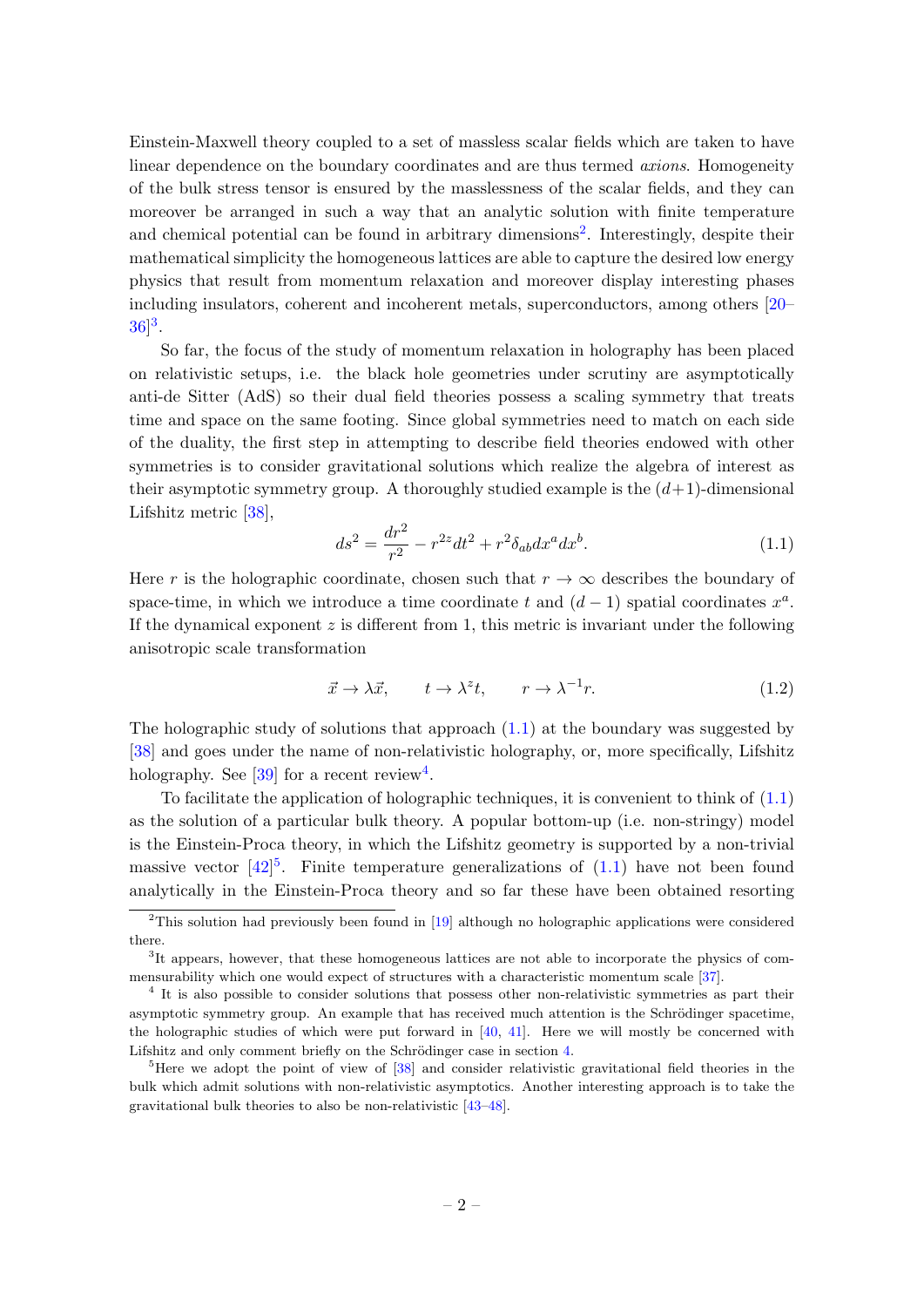to other somewhat unusual modifications of Einstein gravity. These include Einstein-Proca coupled to a scalar field without a kinetic term [\[49\]](#page-15-3), gravity with higher curvature interactions [\[50–](#page-15-4)[60\]](#page-15-5), Brans-Dicke theory [\[61\]](#page-15-6), and higher spin gravity [\[62,](#page-16-0) [63\]](#page-16-1). Additionally, Lifshitz black branes have been constructed in the presence of dilatonic couplings with running scalar fields, see e.g. [\[42,](#page-15-0) [64\]](#page-16-2).

In order to extract the physics of the dual theory, we need to identify the independent pieces of the asymptotic UV data and associate them with sources and vevs of the dual field theory operators, i.e. solve the *dictionary* problem. Regarding this, the main difference of non-relativistic holography with its relativistic counterpart is the fact that, due to the anisotropic scaling, the former lacks a well-defined conformal boundary metric, as can be explicitly seen in  $(1.1)$ . An interesting resolution of this issue is to work in terms of the veilbien fields instead of the metric, which allows for a clean separation of the temporal and spatial pieces of the geometry  $[65, 66]$  $[65, 66]$ . This separation naturally implements the fact that, as expected in a non-relativistic field theory, the relativistic (symmetric) stress-tensor needs to be replaced by a stress tensor complex, in which, for example, momentum and energy fluxes enter differently. Adopting this approach, the dictionary problem for Lifshitz was worked out in [\[65\]](#page-16-3) by studying linear perturbations around the pure Lifshitz background [\(1.1\)](#page-2-2) embedded in the Einstein-Proca theory. Their strategy can be summarized as follows: extending the usual relativistic AdS/CFT dictionary, sources of the stress tensor complex are associated with perturbations that shift the appropriate components of the boundary vielbien. Then, after constructing an appropriate action principle, vevs are obtained as the variations of the action with respect to the sources. Alternatively, as suggested in [\[67\]](#page-16-5), vevs can be identified as the boundary quantities which are canonically conjugated to the sources in the symplectic flux evaluated at the boundary, which circumvents the computation of the counterterms at least in a linear approximation. This procedure was carried out in [\[68\]](#page-16-6) for the Lifshitz background and we will employ the same method here. The dictionary problem for Lifshitz was further elucidated and extended to hyperscaling geometries in [\[69,](#page-16-7) [70\]](#page-16-8).

In this paper we initiate the study of momentum relaxation in non-relativistic holography. The first step will be to construct black brane solutions which break translational invariance and asymptote to  $(1.1)$  near the boundary. By extending the mechanism of  $[12]$ to non-relativistic setups, this can be easily done by adding axions to the Einstein-Proca model. Interestingly, in addition to breaking translational invariance this allows us to find an analytic finite temperature solution, absent in the theory when the scalars vanish. The second step will be to demonstrate that the so constructed black holes constitute in fact systems that violate momentum conservation. To do so, we will show that the Ward identity that yields momentum conservation in the translationally invariant solution is modified in the presence of the axions in such a way that the violation of conservation is proportional to the product of the sources and vevs dual to the axions. In close parallel to the relativistic case, this Ward identity becomes non-trivial at the level of linear fluctuations. As a compelling consistency check we will numerically compute the AC thermal conductivity, which is related to the two point function of the momentum operator by a Kubo formula, and explicitly verify that it approaches a finite DC value.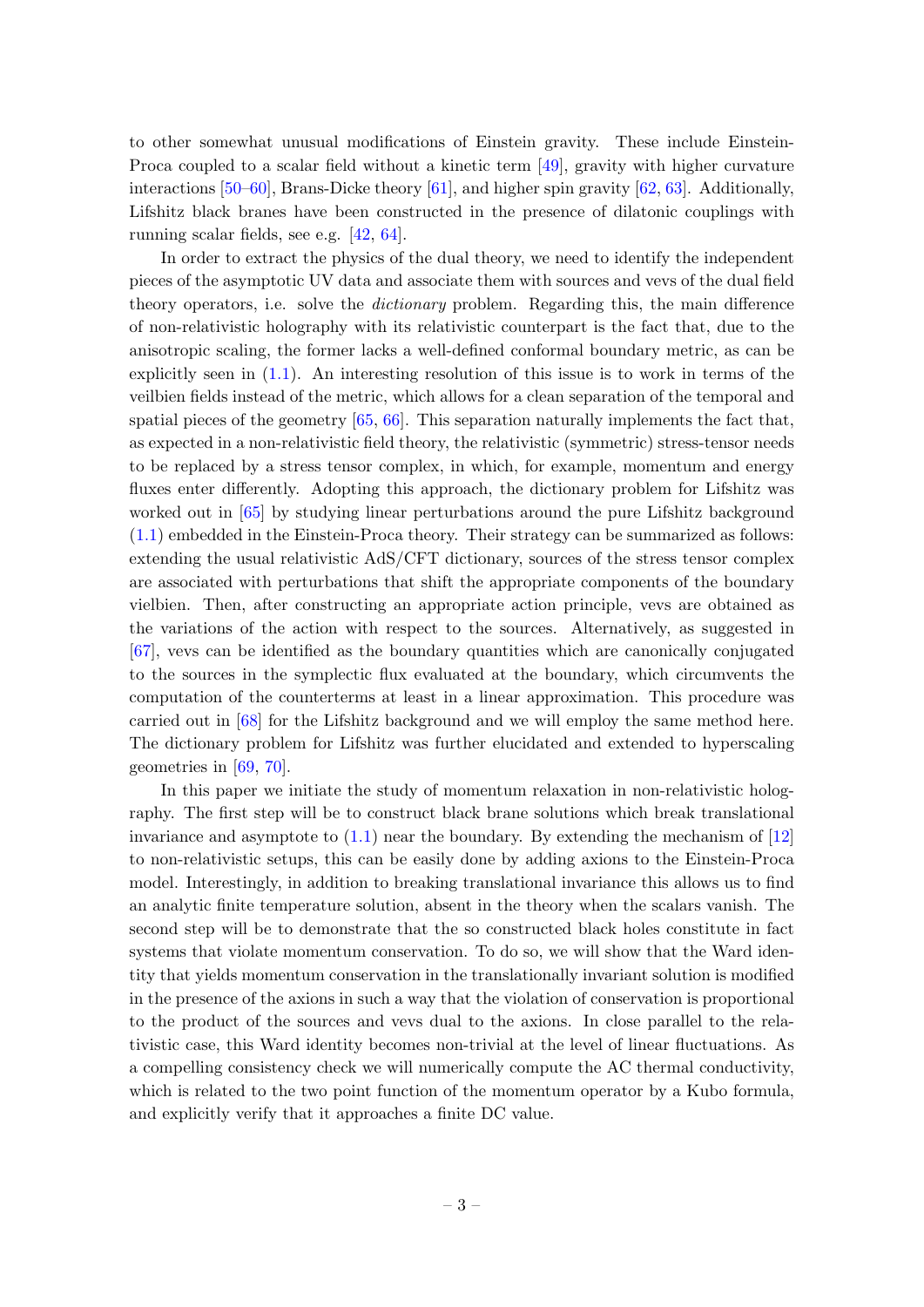This paper is organized as follows: in section [2](#page-4-0) we present the analytic solutions of interest and discuss some of their properties. We analyze the linear perturbations that capture the physics of the dual momentum operator in section [3,](#page-6-0) where we derive the Ward identity that shows that momentum is not conserved, and compute the thermal conductivity. We conclude and discuss some open issues in section [4.](#page-10-0) Finally, we provide two appendices in which we collect useful results regarding the linear fluctuations.

#### <span id="page-4-0"></span>2 Analytic Lifshitz black branes with scalar sources

As mentioned above, the Lifshitz metric [\(1.1\)](#page-2-2) can be obtained as an analytic solution in the Einstein-Proca theory with negative cosmological constant. In order to incorporate momentum relaxation in the system it is natural to add massless axions to the setup, in the way suggested in [\[12\]](#page-13-6). This leads us to consider the following action in  $(d+1)$  dimensions

$$
I = \int d^{d+1}x \sqrt{-g} \left[ R - 2\Lambda - \frac{1}{4}F^2 - \frac{m^2}{2}A^2 - \frac{1}{2}\sum_{I=1}^{d-1} (\partial \psi_I)^2 \right],\tag{2.1}
$$

where R is the Ricci scalar,  $\Lambda$  is the cosmological constant, A is a massive vector field with mass m and field strength  $F = dA$ , and  $\psi_I$  is a collection of  $(d-1)$  massless scalar fields collectively referred to as axions. Throughout this paper we will be concerned with configurations of the form

<span id="page-4-1"></span>
$$
ds^{2} = \frac{dr^{2}}{h(r)} - f(r)dt^{2} + r^{2}\delta_{ab}dx^{a}dx^{b},
$$
\n(2.2)

<span id="page-4-2"></span>
$$
A = a(r)dt, \qquad \psi_I = \alpha \delta_{Ia} x^a,
$$
\n(2.3)

where  $\alpha$  is a dimension one constant that controls the amount of translational symmetry breaking. Within this ansatz, we can readily check that we obtain an analytic solution of the equations of motion by letting

<span id="page-4-3"></span>
$$
f(r) = r^4 \left( 1 - \frac{r_0^2}{r^2} \right), \qquad h(r) = r^2 \left( 1 - \frac{r_0^2}{r^2} \right), \qquad a(r) = r^2 \left( 1 - \frac{r_0^2}{r^2} \right), \tag{2.4}
$$

with

<span id="page-4-4"></span>
$$
m^{2} = 2(d - 1), \qquad \Lambda = -\frac{1}{2}(d^{2} + 1), \qquad r_{0} = \frac{\alpha}{\sqrt{2(d - 1)}}.
$$
 (2.5)

Here we have set the overall curvature length scale to one, as we shall do henceforth. The solution [\(2.2\)](#page-4-1), [\(2.3\)](#page-4-2), [\(2.4\)](#page-4-3) asymptotes to the Lifshitz metric [\(1.1\)](#page-2-2) with  $z = 2$ , and possesses a regular black hole horizon at  $r = r_0$  with temperature

$$
T = \frac{1}{4\pi} \sqrt{\frac{h(r)}{f(r)}} f'(r) \bigg|_{r=r_0} = \frac{1}{4\pi} \frac{\alpha^2}{(d-1)}.
$$
 (2.6)

Note that the temperature has dimension 2 due to the Lifshitz scaling. The metric  $(2.2)$ is homogeneous and isotropic in the spatial coordinates, although the full solution is not invariant under spatial translations due to the presence of the scalar fields  $(2.3)$ , just as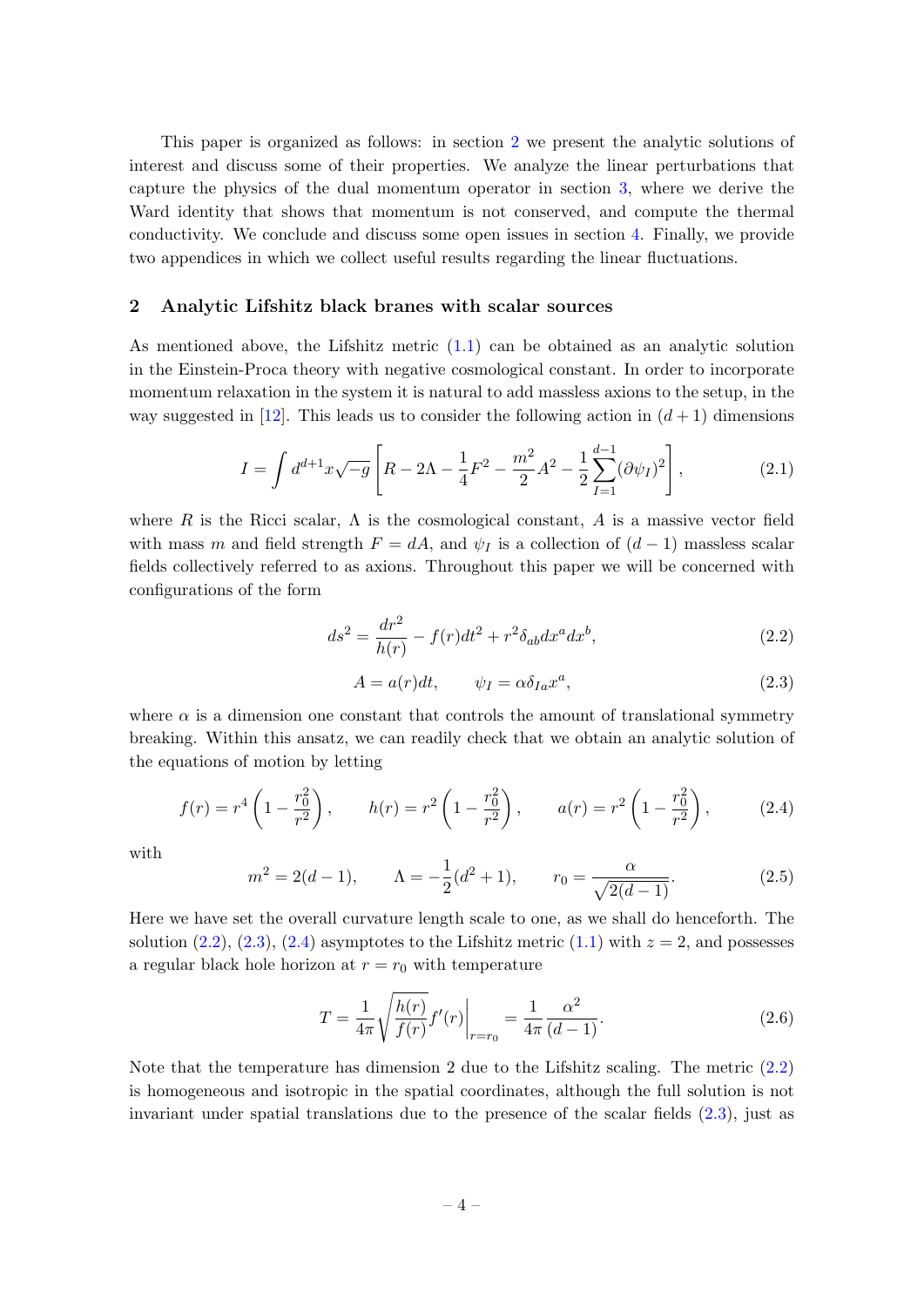in the asymptotically AdS case studied in [\[12\]](#page-13-6). It is worth noting that, as opposed to the  $z = 1$  solutions of the Einstein-axion model, no logarithmic branches appear when we take  $d=2$ .

By solving the Klein-Gordon equation for a scalar of mass  $m_{\psi}$  in the spacetime [\(1.1\)](#page-2-2), we find that the two independent falloffs correspond to scaling dimensions [\[38\]](#page-14-1)

$$
\Delta_{\pm} = \frac{1}{2}(z+d-1) \pm \sqrt{m_{\psi}^2 + \frac{1}{4}(z+d-1)^2},\tag{2.7}
$$

The standard AdS/CFT dictionary instructs us to identify the leading (subleading) coefficient with the source (vev) of a dual scalar operator. In the case at hand we have  $m_{\psi}^2 = 0$ ,  $z = 2$ , so that  $\Delta = 0$ ,  $(d+1)$ . Hence, we can interpret the axions  $\psi \sim \alpha x$  as turning on spatially-dependent scalar sources for  $(d-1)$  dual scalar operators  $\mathcal{O}_I$  of dimension  $(d+1)$ .

Note that, because of the relations  $(2.5)$ ,  $\alpha$  is the only free parameter in the solution, which can be moreover scaled away a coordinate transformation. In this sense, the geometry above is the analogue of the relativistic solution of [\[12\]](#page-13-6) with the energy and chemical potential set to zero. Although we have not computed the charges of these black branes in detail, we can argue on dimensional grounds that they have zero energy. First, note that in theories with Lifshitz scaling the energy density has dimensions  $(z + d - 1)$ . There are no integration constants with such dimension in the functions [\(2.4\)](#page-4-3), which suggests that the black branes [\(2.2\)](#page-4-1), [\(2.3\)](#page-4-2), [\(2.4\)](#page-4-3) indeed have zero energy. Similar solutions have been obtained analytically in [\[71\]](#page-16-9), which considers black holes with hyperbolic horizons instead of the axionic coupling.

As mentioned in the introduction, the black brane geometry [\(2.2\)](#page-4-1), [\(2.4\)](#page-4-3) had previously been obtained in arguably non-standard theories of gravity, some of which are expected to be pathological. Remarkably, besides breaking translational invariance, the presence of the axions allows for an analytic finite temperature generalization of  $(1.1)$ , so that the configuration  $(2.2)$ ,  $(2.3)$ ,  $(2.4)$  arises naturally in a theory which appears to be wellbehaved and has a transparent interpretation in terms of a dual theory. We expect the dual field content to simply be that of the Einstein-Proca theory – the stress tensor complex along with a scalar operator  $[65]$  – in addition to a set of scalar operators of dimension  $(d + 1)$  introduced by the axions. We will verify that this is the case in the sector of perturbations dual to the momentum operator.

In  $d = 3$ , it is possible to find another analytic solution which has Lifshitz asymptotics with  $z = 4$ . This configuration takes the form  $(2.2)$ ,  $(2.3)$ , with

$$
f(r) = r^{6}h(r), \qquad a(r) = r^{2}h(r), \qquad h(r) = \frac{3}{2}(r^{2} - r_{0}^{2})\left(1 + \frac{r_{0}^{2}}{3r^{2}}\right), \qquad (2.8)
$$

and

$$
m^2 = 12
$$
,  $\Lambda = -18$ ,  $r_0 = \frac{\alpha}{\sqrt{20}}$ . (2.9)

The temperature is given by

$$
T = \frac{\alpha^4}{400\pi}.\tag{2.10}
$$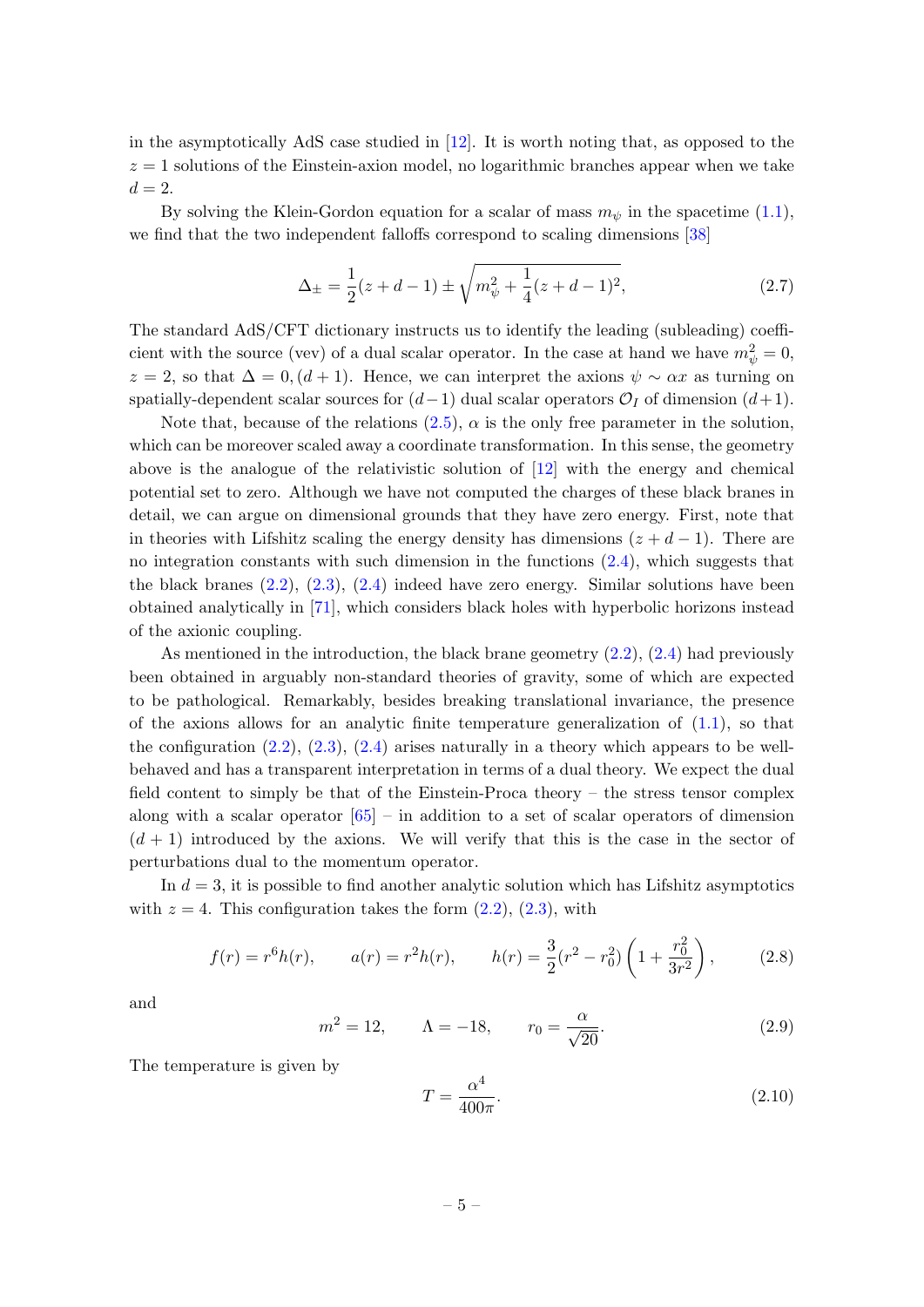Just like in the family of  $z = 2$  solutions above, there are no integration constants of dimension  $(z+d-1)=6$ , so we expect this  $z=4$  brane to also have zero energy. While finding more general solutions in an analytic way has escaped us, we expect their numerical construction to be relatively straightforward, which we propose as a future direction of this work.

The fact that the solutions presented here break translational invariance strongly suggests that they constitute holographic systems in which momentum is not conserved. We will explicitly show that this is indeed the case in the following section.

#### <span id="page-6-0"></span>3 Momentum relaxation

This section is devoted to demonstrate that the Lifshitz black holes of section [2](#page-4-0) are in fact geometries that implement momentum relaxation. In order to do so, we study the linear fluctuations that control the dynamics of the momentum density operator  $\mathcal{P}_a$ . More precisely, we will obtain the Ward identity that shows the non-conservation of momentum at the linearized level in addition to explicitly verifying that the zero frequency limit of the thermal conductivity is finite. For concreteness, we will focus on the case of  $z = 2$ ,  $d = 3$ . We believe that our procedure below should be applicable for other values of the parameters with minor modifications.

#### <span id="page-6-1"></span>3.1 Ward identity

As argued in  $[65]$ , the fluctuations of the  $g_{tx}$  component of the metric encode the dynamics of  $\mathcal{P}_x$ , so we concentrate on this type of perturbations<sup>[6](#page-6-2)</sup>. We obtain a consistent set of linearized equations about the background  $(2.2)$ ,  $(2.3)$ ,  $(2.4)$  by considering

<span id="page-6-3"></span>
$$
\delta g_{tx} = e^{-i\omega t} r^2 h_{tx}(r), \qquad \delta A_x = e^{-i\omega t} a_x(r), \qquad \delta \psi_1 = e^{-i\omega t} s(r). \tag{3.1}
$$

We have included the prefactor  $r^2$  in  $\delta g_{tx}$  to simplify the expressions below. The equations of motion that govern the dynamics of this set of perturbations are

$$
s'' + \left(\frac{3}{r} + \frac{h'}{h}\right)s' + \frac{\omega^2}{r^2h^2}s - \frac{i\alpha\omega}{r^2h^2}h_{tx} = 0,
$$
 (3.2)

$$
a''_x + \left(\frac{1}{r} + \frac{h'}{h}\right) a'_x + \left(\frac{\omega^2}{r^2 h^2} - \frac{4}{h}\right) a_x + \frac{a'}{h} h'_{tx} = 0,
$$
\n(3.3)

<span id="page-6-5"></span><span id="page-6-4"></span>
$$
\alpha s - \frac{i\omega}{h}h'_{tx} - \frac{i\omega a'}{r^2h}a_x = 0.
$$
\n(3.4)

<span id="page-6-2"></span> ${}^{6}$ By isotropy of the background we are free to choose any component of the momentum to perform the analysis. Throughout this section we refer to this direction as  $x$ , without extra indices, for notational convenience.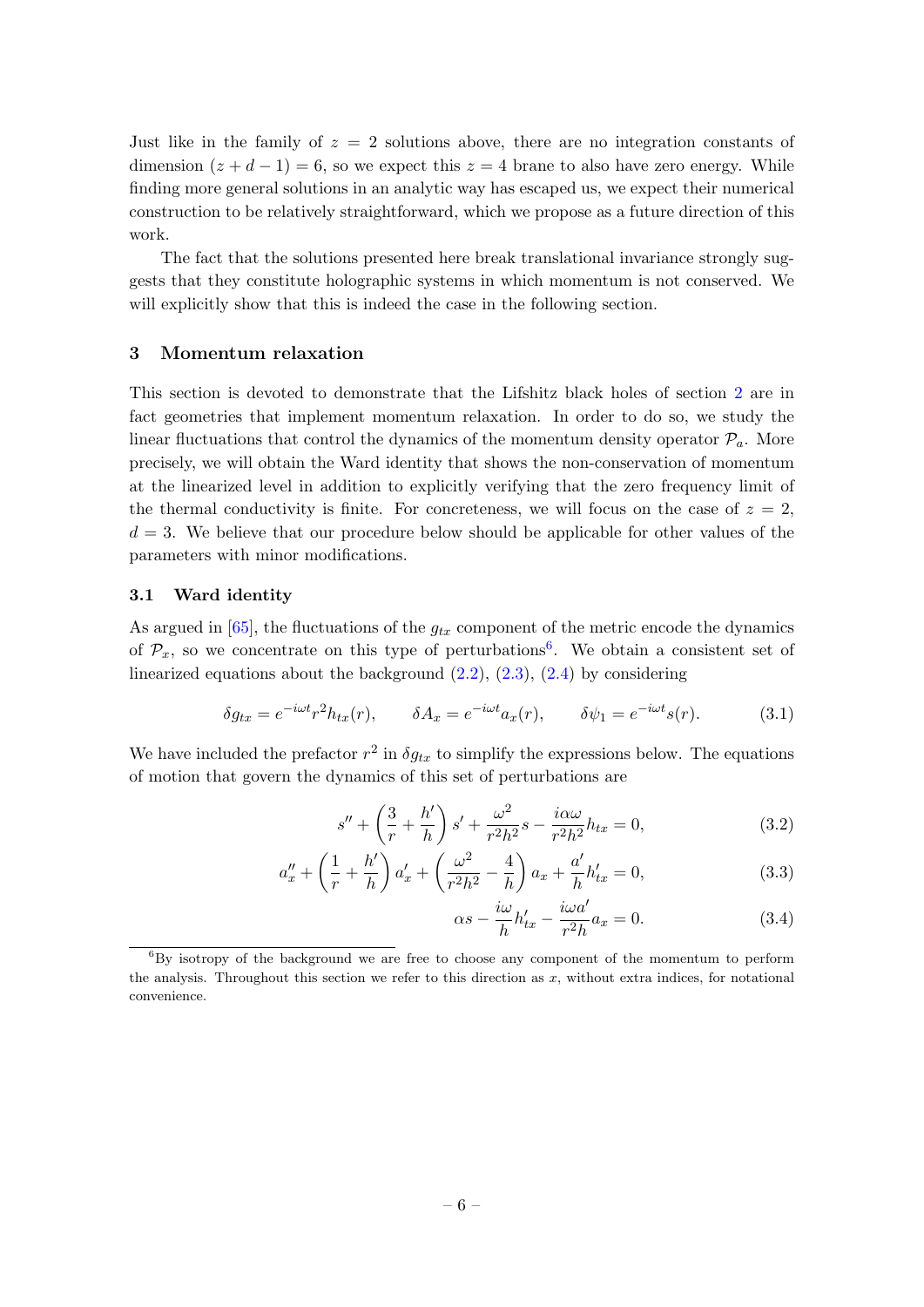In order to simplify the equations above we have used that  $a = r^{-2}f = h$ , which directly follows from [\(2.4\)](#page-4-3). The UV asymptotics of the linearized fields are given by

$$
h_{tx} = r^2 \left( h_{tx}^{(0)} + \frac{h_{tx}^{(1)}}{r^2} + \frac{h_{tx}^{(2)}}{r^4} + \frac{\log r}{r^4} \tilde{h}_{tx}^{(2)} + \frac{h_{tx}^{(3)}}{r^6} + \dots \right),\tag{3.5}
$$

<span id="page-7-3"></span>
$$
a_x = r^2 \left( a_{tx}^{(0)} + \frac{a_x^{(1)}}{r^2} + \frac{a_x^{(2)}}{r^4} + \frac{\log r}{r^4} \tilde{a}_x^{(2)} + \frac{a_x^{(3)}}{r^6} + \dots \right),\tag{3.6}
$$

$$
s = s^{(0)} + \frac{s^{(1)}}{r^2} + \frac{s^{(2)}}{r^4} + \frac{\log r}{r^4} \tilde{s}^{(2)} + \frac{s^{(3)}}{r^6} + \dots
$$
 (3.7)

The logarithms appear because we are working with integer z and they signal the presence of a scale anomaly [\[72,](#page-16-10) [73\]](#page-16-11). The independent pieces of the UV asymptotic data can be taken to be  $h_{tx}^{(0)}$ ,  $h_{tx}^{(1)}$ ,  $h_{tx}^{(2)}$ ,  $h_{tx}^{(3)}$  and  $s^{(0)}$ , with the remaining coefficients being fixed by the asymptotic equations of motion. The explicit expression for the first few orders are given in appendix  $\overline{A}$ . It is worth noting that the ansatz  $(3.1)$  admits a residual symmetry generated by the vector  $\xi = e^{-i\omega t} \xi_0^x \partial_x$ , where  $\xi_0^x$  is a constant. This gauge symmetry acts non-trivially on the coefficients as  $\delta s^{(0)} = \alpha \xi_0^x$ ,  $\delta h_{tx}^{(1)} = -i\omega \xi_0^x$  which implies that the combination

<span id="page-7-4"></span><span id="page-7-2"></span>
$$
\Sigma^{(0)} := h_{tx}^{(1)} + i\frac{\omega}{\alpha}s^{(0)}
$$
\n(3.8)

is gauge invariant.

In order to identify the dual sources and vevs in terms of the coefficients of the UV expansion we proceed as in [\[68\]](#page-16-6). First, by noting which fluctuations modify the different components of the boundary vielbeins, we conclude that  $h_{tx}^{(0)}$  and  $h_{tx}^{(1)}$  are sources for the energy flux and momentum density, respectively. Moreover, as stated in section [2,](#page-4-0) we relate the leading branch of the scalar field  $s^{(0)}$  to the source of a dual scalar operator. Following [\[68\]](#page-16-6), we henceforth set  $h_{tx}^{(0)}$  to zero since it is the source for the energy flux which is an irrelevant operator.

Having found the sources we proceed to read off the vevs by evaluating the symplectic flux at the boundary. The computation is rather technical so we leave the details for appendix [B.](#page-11-1) The key result is that we can identify the vevs of the momentum operator  $\mathcal{P}_x$ and the scalar operator  $\mathcal{O}$ , dual to the fluctuating axion, in terms of the coefficients of the boundary expansions as

$$
\mathcal{P}_x = 2a_x^{(2)} - 2h_{tx}^{(2)} + \tilde{h}_{tx}^{(2)} = -4h_{tx}^{(2)} - \frac{3\alpha^2}{4}\Sigma^{(0)},\tag{3.9}
$$

<span id="page-7-1"></span><span id="page-7-0"></span>
$$
\mathcal{O} = 4s_{(2)} - \tilde{s}^{(2)} = \frac{i\omega}{\alpha} \left( 4h_{tx}^{(2)} + \frac{3\alpha^2}{4} \Sigma^{(0)} \right). \tag{3.10}
$$

It is worth commenting that, up to terms local in the sources, this matches our expectations from previous results in the literature. Firstly, from the free Klein-Gordon field calculation of [\[38\]](#page-14-1), we expected  $\mathcal{O} \sim s_{(2)}$ , which indeed holds true. Moreover, [\[65,](#page-16-3) [68\]](#page-16-6) found that  $\mathcal{P}_x \sim h_{tx}^{(2)}$  which is also verified in our computation. The energy flux is related to the coefficient  $h_{tx}^{(3)}$  but the details of this part of the dictionary will not concern us here.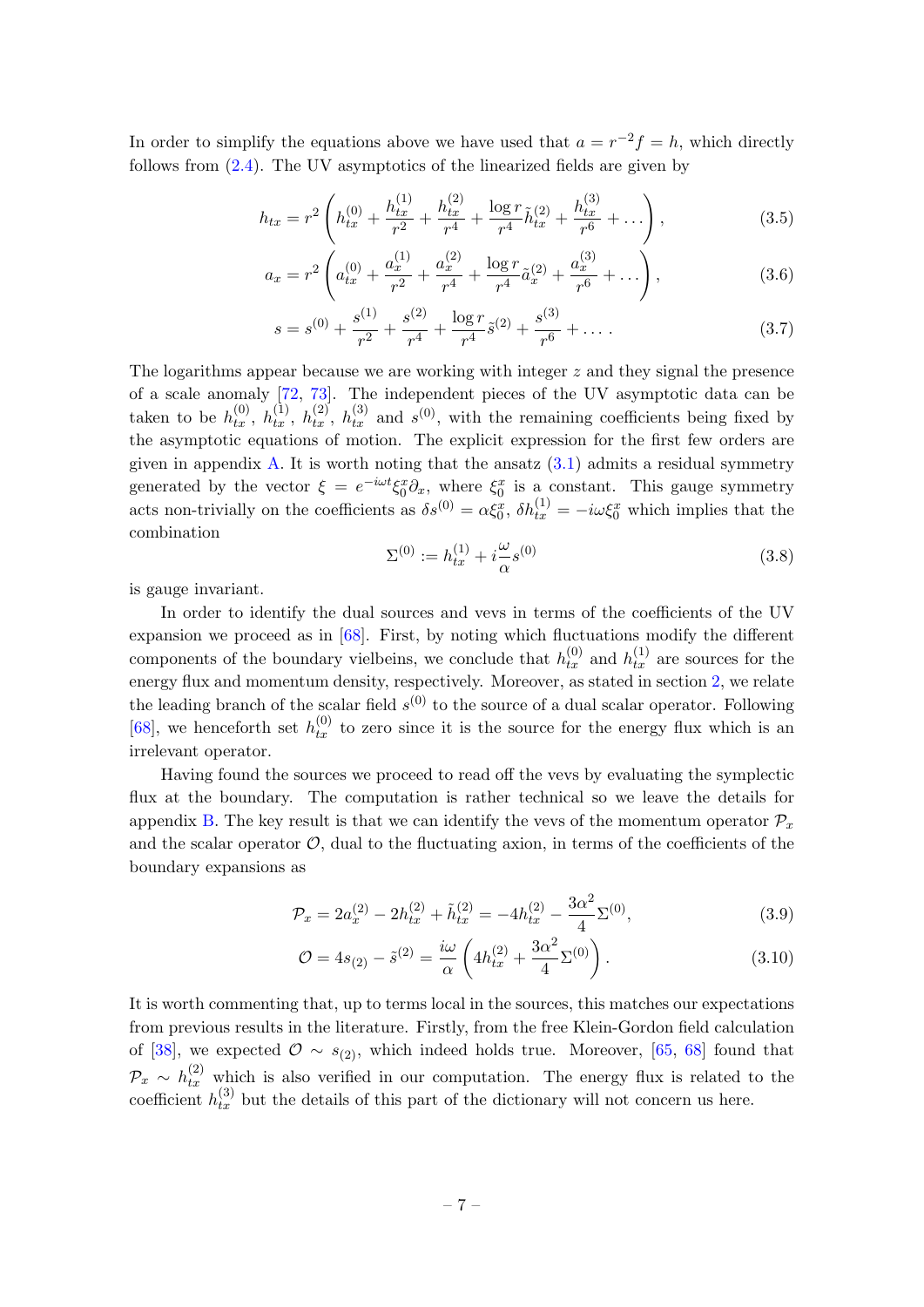Aimed with equations  $(3.9)$  and  $(3.10)$ , we can now verify that the following relation holds

<span id="page-8-1"></span>
$$
\partial_t \mathcal{P}_x = \partial_x \psi^{(0)} \mathcal{O},\tag{3.11}
$$

which is the sought for Ward identity that accounts for momentum relaxation in the system. Here we have transformed back to position space noting that the background value for the source of the scalar, denoted by  $\psi^{(0)}$ , satisfies  $\partial_x \psi^{(0)} = \alpha$ . Denoting the spatial stress tensor by  $\pi^{ab}$ , we expect the term  $\partial_a \pi^a_x$ , to appear on the left hand side of [\(3.11\)](#page-8-1) when spatially dependent perturbations are taken into account [\[65,](#page-16-3) [66\]](#page-16-4). Because holographic Ward identities are the result of diffeomorphism invariance of the on-shell action [\[74\]](#page-16-12), it is not surprising for  $(3.11)$  to adopt the same form as in the relativistic case discussed in [\[12\]](#page-13-6) at zero chemical potential.

#### <span id="page-8-0"></span>3.2 Thermal conductivity

We will now numerically calculate the frequency-dependent thermal conductivity,  $\kappa(\omega)$ , for the spatially homogeneous perturbations described above. Given the two-point function of the momentum operator, which we denote in momentum space by  $G(\omega)$ , the thermal conductivity at zero chemical potential can be found via the Kubo formula

<span id="page-8-4"></span>
$$
\kappa(\omega) = \frac{i}{\omega T} [G(\omega) - G(0)],\tag{3.12}
$$

which implies that  $\kappa$  has a dimension  $-2$ . From the analysis of section [3.1,](#page-6-1) it is clear how to calculate  $G(\omega)$ : in the linear approximation, this is simply the ratio between the vev and source of the momentum operator which are known in terms of the boundary data. In order to obtain a gauge-invariant result, the source we need to consider is in fact the combination  $(3.8)$ . Hence, it follows from  $(3.9)$  that the expression for the Green's function in terms of the coefficients of the asymptotic expansion is given by

<span id="page-8-2"></span>
$$
G(\omega) = -\frac{4h_{tx}^{(2)}}{\Sigma^{(0)}}.\t(3.13)
$$

Here we have used the renormalization scheme freedom to drop local contributions to the one-point function [\[74\]](#page-16-12). We have explicitly checked that their inclusion does not affect the results obtained below. Expression  $(3.13)$  is to be evaluated for solutions in which the other field theory source,  $h_{tx}^{(0)}$ , is set to zero. Moreover, we must impose ingoing boundary conditions at the black hole horizon to ensure that the holographic prescription gives the retarded correlator [\[75\]](#page-16-13). With these conditions, the right hand side of [\(3.13\)](#page-8-2) is uniquely determined once a value of  $\omega$  is given<sup>[7](#page-8-3)</sup>. We extract  $G(\omega)$  by numerically solving the equations of motion  $(3.2)$ - $(3.4)$  employing a shooting method, and then use  $(3.12)$  to obtain the AC thermal conductivity. Our results are displayed in figure [1.](#page-9-0)

As expected of a system which breaks translational invariance, the thermal conductivity does not present a delta function at zero frequency, as can be seen from the fact that

<span id="page-8-3"></span><sup>&</sup>lt;sup>7</sup>It is worth noting that  $\alpha$  can be set to one by simple coordinate transformations, so the only free parameter in the numerical calculation is  $\omega$ .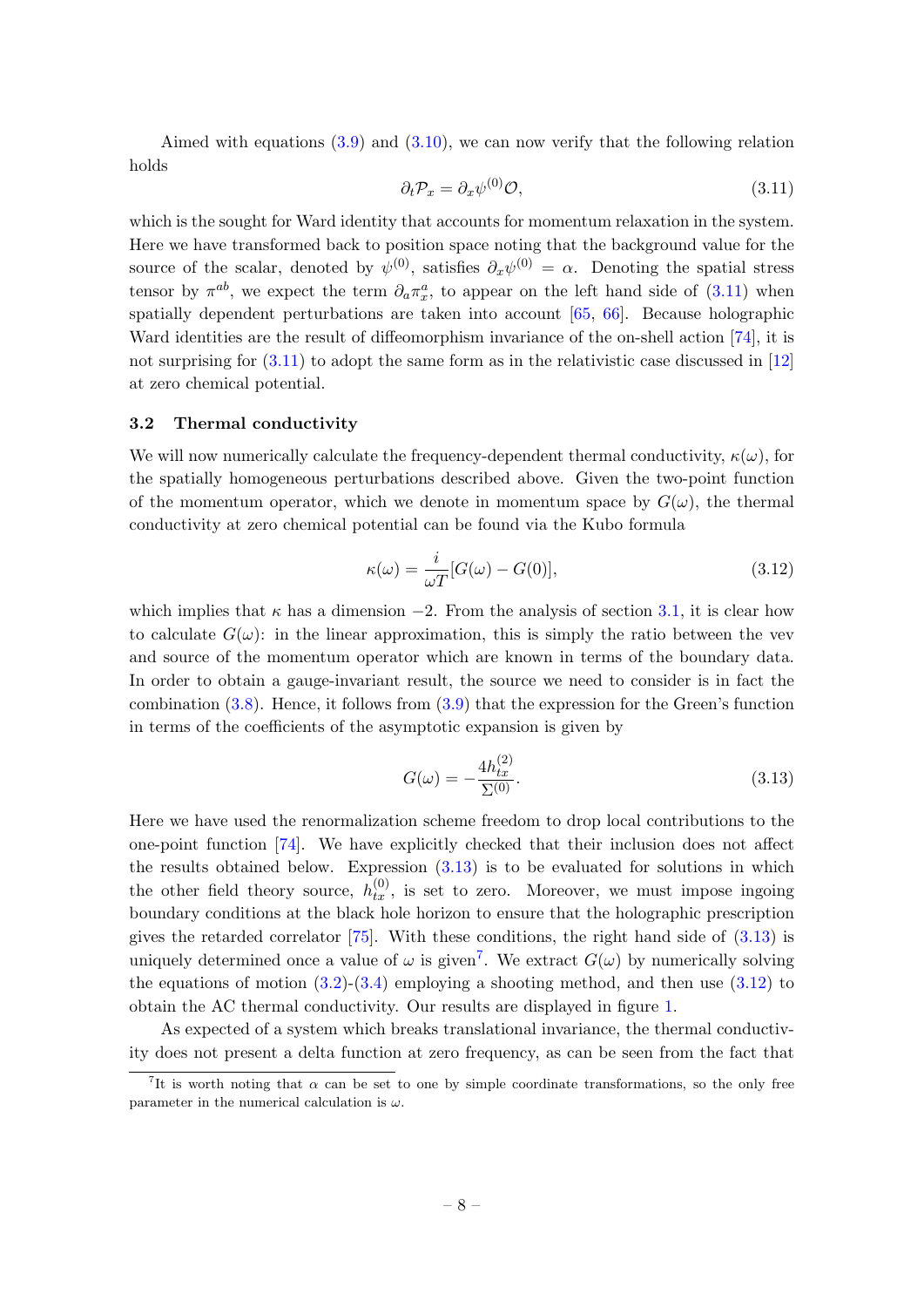<span id="page-9-0"></span>

Figure 1: Real (left) and imaginary (right) parts of the frequency dependent thermal conductivity. Quantities on both axes are scale-invariant.

 $\text{Im}\,\kappa(\omega) \to 0$  as  $\omega \to 0^8$  $\omega \to 0^8$ . Instead, we find a finite peak in  $\text{Re}\,\kappa(\omega)$ , which can be thought of as the resolution of the  $\delta(\omega)$  present in the momentum-conserving system. For small  $\alpha$ , the peak of the thermal conductivity in the relativistic Einstein-axion model can be well approximated by the Drude formula

<span id="page-9-3"></span>
$$
\kappa(\omega) = \frac{\kappa(0)}{1 - i\omega\tau},\tag{3.14}
$$

where  $\tau$  is a characteristic time. As we increase  $\alpha$ , the peak broadens until we reach a regime in which the Drude approximation fails [\[77\]](#page-16-14), signalling a transition from a coherent to an incoherent phase<sup>[9](#page-9-2)</sup>. Coherence at small  $\alpha$  stems from the fact that momentum is a quasi-conserved quantity. In this case, using the memory matrix formalism in field theory, it is possible to conclude that  $(3.14)$  must hold  $[79-81]$  $[79-81]$ . As pointed out in [\[22\]](#page-14-6), the (in)coherence of the system can be understood from the structure of the quasi-normal modes (QNM). In fact, in the coherent regime transport is controlled by a single, purelydissipative, long-lived excitation which as such gives rise to  $(3.14)$ . As  $\alpha$  increases, this dissipative mode mixes with other excitations in the spectrum so transport is no longer coherent.

Coming back to the non-relativistic case, we observe that the width of the peak in figure [1](#page-9-0) is large, which indicates that we are in an incoherent regime. Indeed, computing  $G(\omega)$  in the complex plane, we do not find QNM near the origin, so there is no evidence of isolated excitations controlling the heat transport in the system<sup>[10](#page-9-4)</sup>. Since  $\alpha$  is the only parameter of the background solution, scale invariance implies that all solutions with nonzero  $\alpha$  are equivalent, so we cannot access the coherent regime in this analysis. Solutions with tunable  $\alpha$  should be easy to find numerically, and they would help us search for a coherent/incoherent transition in this non-relativistic holographic system.

<span id="page-9-1"></span><sup>&</sup>lt;sup>8</sup>Recall that the Kramers-Kronig relation implies that a delta function contribution to Re  $\kappa(\omega)$  would manifest itself as a pole in Im  $\kappa(\omega)$  [\[76\]](#page-16-17).

<span id="page-9-4"></span><span id="page-9-2"></span><sup>&</sup>lt;sup>9</sup>We refer the reader to  $[78]$  for a discussion on this terminology.

<sup>&</sup>lt;sup>10</sup>Similarly, zero energy solutions on the Einstein-axion model were found to transport heat incoherently [\[22\]](#page-14-6).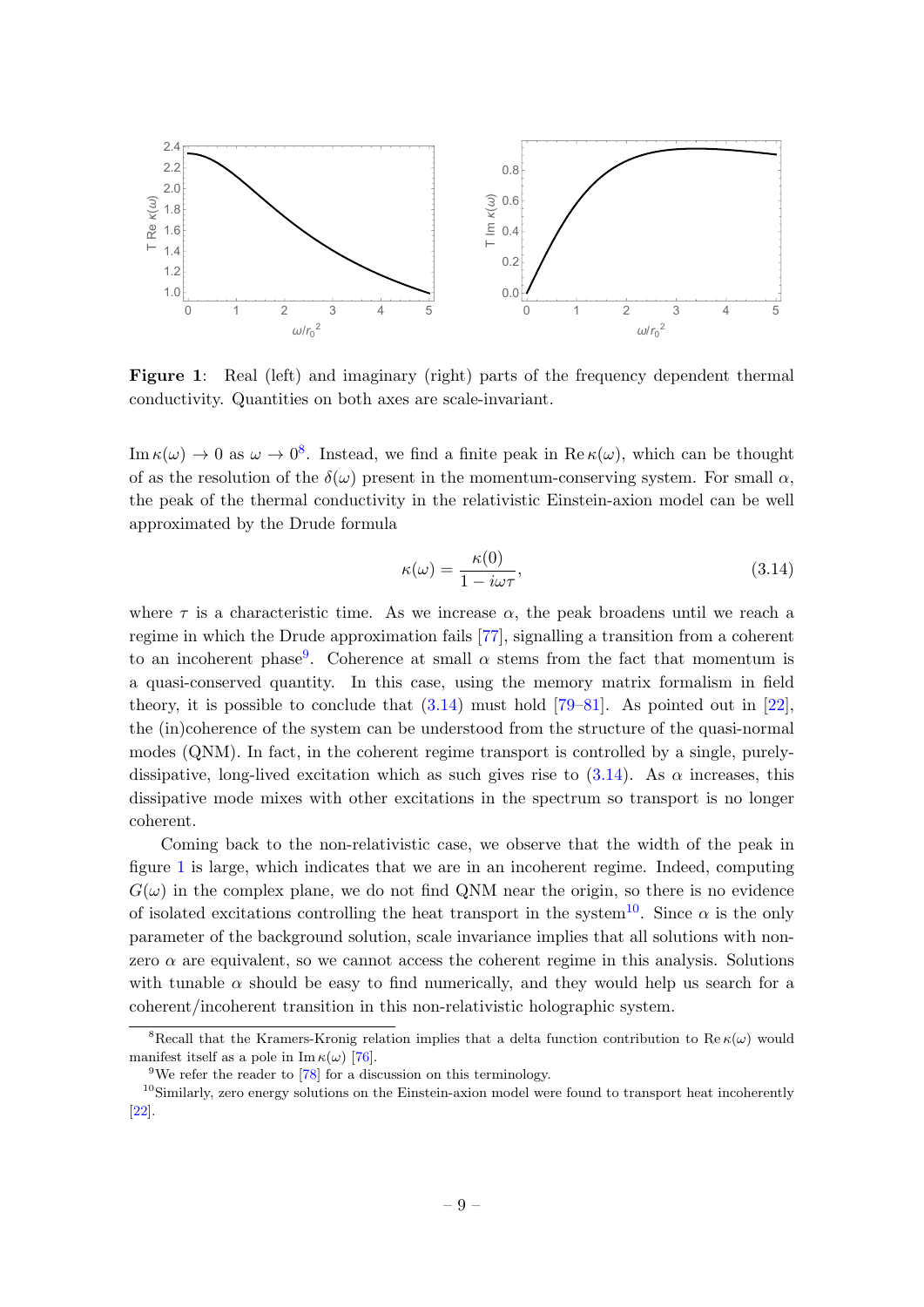## <span id="page-10-0"></span>4 Conclusions

We have found a family of  $z = 2$  Lifshitz black branes in arbitrary dimensions as analytic solutions of the Einstein-Proca theory coupled to massless scalar fields which depend linearly on the boundary coordinates. By studying linear fluctuations on this background for  $d = 3$ , we have concluded that there is a Ward identity which explicitly shows that momentum relaxes as a consequence of the breaking of translational invariance. Moreover, also in  $d = 3$ , we have computed the frequency dependent thermal conductivity numerically and verified that its DC limit is finite. The broadness of the zero frequency peak in the thermal conductivity indicates that transport is incoherent in this background. We have also found an analytic finite temperature solution with  $z = 4$  and  $d = 3$ . We expect this configuration and the higher dimensional  $z = 2$  ones to behave similarly to the  $z = 2$ ,  $d = 3$  case studied in detail here.

In order to obtain analytic results, we have restricted ourselves to uniparametric backgrounds characterized by  $\alpha$  solely, which appear to be dual to zero energy configurations. By scale invariance, all solutions with non-zero  $\alpha$  are equivalent, so, for a given dimension, these solutions are in fact one and the same. Despite the non-relativistic asymptotics of such configurations, their properties seem to closely resemble those of their relativistic analogue in the Einstein-axion theory. Finding more general black hole solutions with Lifshitz asymptotics and dressed with linear axions is a straightforward numerical task since it amounts to solving non-linear ODEs. Having more free parameters, these configurations would be relevant to elucidate the main differences between the relativistic and non-relativistic models of this type. We leave this interesting problem for future work.

As noted in [\[82\]](#page-17-0), the Klein Gordon equation for a field of mass squared  $m_{\psi}^2$  can be solved analytically on the  $z = 2$  backgrounds of section [2.](#page-4-0) Using this, [\[82\]](#page-17-0) concluded that these geometries are stable for Dirichlet boundary conditions – which set to zero the leading branch of the field near the boundary – if  $m_{\psi}^2 > 0^{11}$  $m_{\psi}^2 > 0^{11}$  $m_{\psi}^2 > 0^{11}$ . At least in the pure Lifshitz geometry, the case  $m_{\psi}^2 < 0$  is also well defined for Dirichlet boundary conditions if the analogue of the Breitenlohner-Freedman (BF) bound in AdS [\[85,](#page-17-1) [86\]](#page-17-2) is respected [\[38\]](#page-14-1), making a closer inspection of this case worthwhile. It turns out that for spacetime dimensions higher than four and negative squared masses above the Lifshitz BF bound, the aforementioned  $z = 2$  black holes can be unstable against scalar perturbations which have small spatial momentum  $[84]$ . Given this, it seems pertinent to investigate if the presence of fields with vanishing mass in the Einstein-Proca-axion model could lead to instabilities of the kind discussed above for high enough dimensions.

To our knowledge, our construction constitutes the first example of a non-relativistic holographic model of momentum relaxation. Wondering about the generality of the procedure employed here, it is natural to ask whether or not the coupling to the axions yields similar configurations in other non-relativistic setups. For instance, it would be interesting

<span id="page-10-1"></span><sup>&</sup>lt;sup>11</sup>Other choices of boundary conditions for scalar fields in Lifshitz were considered in [\[83,](#page-17-4) [84\]](#page-17-3), which determined a range of masses in which the slow fall off of the field is allowed to fluctuate by normalizability. Somewhat surprisingly, even within this range of masses one finds unstable modes of the form  $\omega \sim i k^z$  [\[84\]](#page-17-3).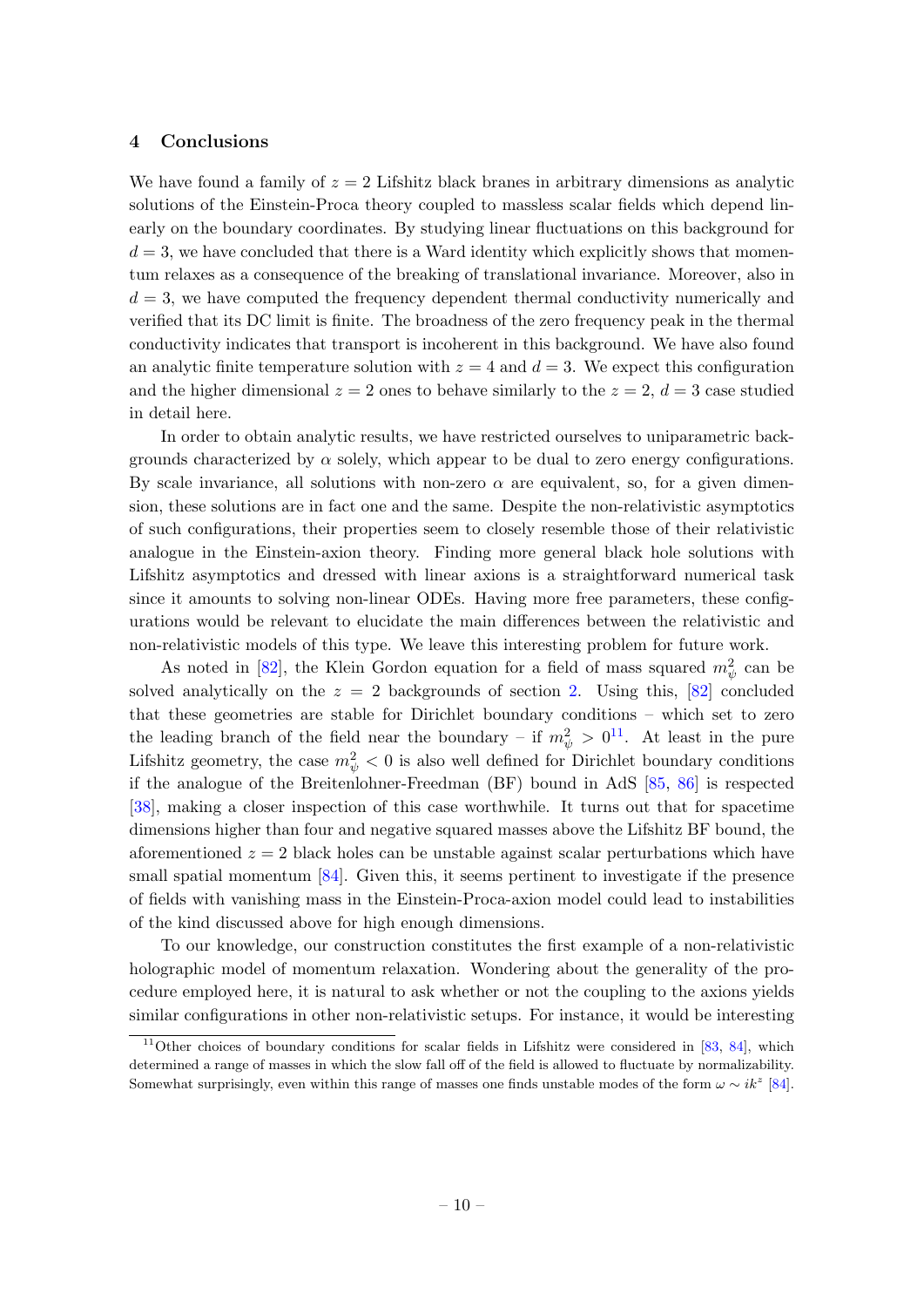to find a (perhaps finite temperature) analytic generalization of the Schrödinger spacetime which includes axions.

## Acknowledgments

It is a pleasure to thank Eloy Ayón-Beato, Mokhtar Hassaïne and Ben Withers for valuable discussions, and especially Lorena Andrade for suggesting this research project. This work was supported by the European Research Council under the European Union's Seventh Framework Programme (ERC Grant agreement 307955). The partial support of the Newton-Picarte Grant 20140053 and the hospitality of the organizers of the conference "Spacetimes with anisotropic scaling symmetry and holography", which took place in Viña del Mar, Chile, on January 2016 are also gratefully acknowledged.

#### <span id="page-11-0"></span>A Asymptotics of the linearized perturbations

Here we gather the results for the boundary series expansions of the linear fluctuations studied in section [3.1.](#page-6-1) Inserting the expansions  $(3.5)-(3.7)$  $(3.5)-(3.7)$  into  $(3.2)-(3.4)$  $(3.2)-(3.4)$  we find the following relations among the coefficients

$$
a_x^{(0)} = -h_{tx}^{(0)},\tag{A.1}
$$

$$
a_x^{(1)} = \frac{\alpha^2}{4} h_{tx}^{(0)},\tag{A.2}
$$

$$
s^{(1)} = -\frac{i\omega}{4}h_{tx}^{(0)},\tag{A.3}
$$

$$
a_x^{(2)} = -\frac{1}{16} [16h_{tx}^{(2)} + 4\alpha(\alpha h_{tx}^{(1)} + i\omega s^{(0)}) + (\alpha^4 + 4\omega^2)h_{tx}^{(0)}],
$$
 (A.4)

$$
s^{(2)} = i\frac{\omega}{8\alpha} [8h_{tx}^{(2)} + \alpha(\alpha h_{tx}^{(1)} + i\omega s^{(0)}) + \omega^2 h_{tx}^{(0)}],
$$
 (A.5)

$$
\tilde{h}_{tx}^{(2)} = -\frac{\alpha}{16} [4(\alpha h_{tx}^{(1)} + i\omega s^{(0)}) + \alpha^3 h_{tx}^{(0)}],
$$
\n(A.6)

$$
\tilde{a}_x^{(2)} = \frac{\alpha}{16} [4(\alpha h_{tx}^{(1)} + i\omega s^{(0)}) + \alpha^3 h_{tx}^{(0)}],\tag{A.7}
$$

$$
\tilde{s}^{(2)} = -\frac{i\omega}{16} [4(\alpha h_{tx}^{(1)} + i\omega s^{(0)}) + \alpha^3 h_{tx}^{(0)}].
$$
\n(A.8)

# <span id="page-11-1"></span>B Symplectic flux and conjugate pairs

In this appendix we present the details of the symplectic flux calculation quoted in sec-tion [3.1.](#page-6-1) Given two linearized solutions,  $\delta_1$  and  $\delta_2$ <sup>[12](#page-11-2)</sup>, the symplectic current,  $j^{\mu}$ , can be constructed employing the algorithm detailed in [\[87\]](#page-17-5). The explicit expression for the Einstein-Proca theory can be found in [\[68\]](#page-16-6), here we only need to supplement it by adding a Klein-Gordon piece due to the presence of the scalars. The full result is then

$$
j^{\mu} = j_g^{\mu} + j_A^{\mu} + j_{\psi}^{\mu}, \tag{B.1}
$$

<span id="page-11-2"></span><sup>&</sup>lt;sup>12</sup>The quantities  $\delta_{1,2}$  denote linearized configurations in which all fields fluctuate, i.e.  $\delta_1$  =  ${\delta_1 g, \delta_1 A, \delta_1 \psi_I}$  and likewise for  $\delta_2$ . Boldface subindices label linear fields in each linearized solution.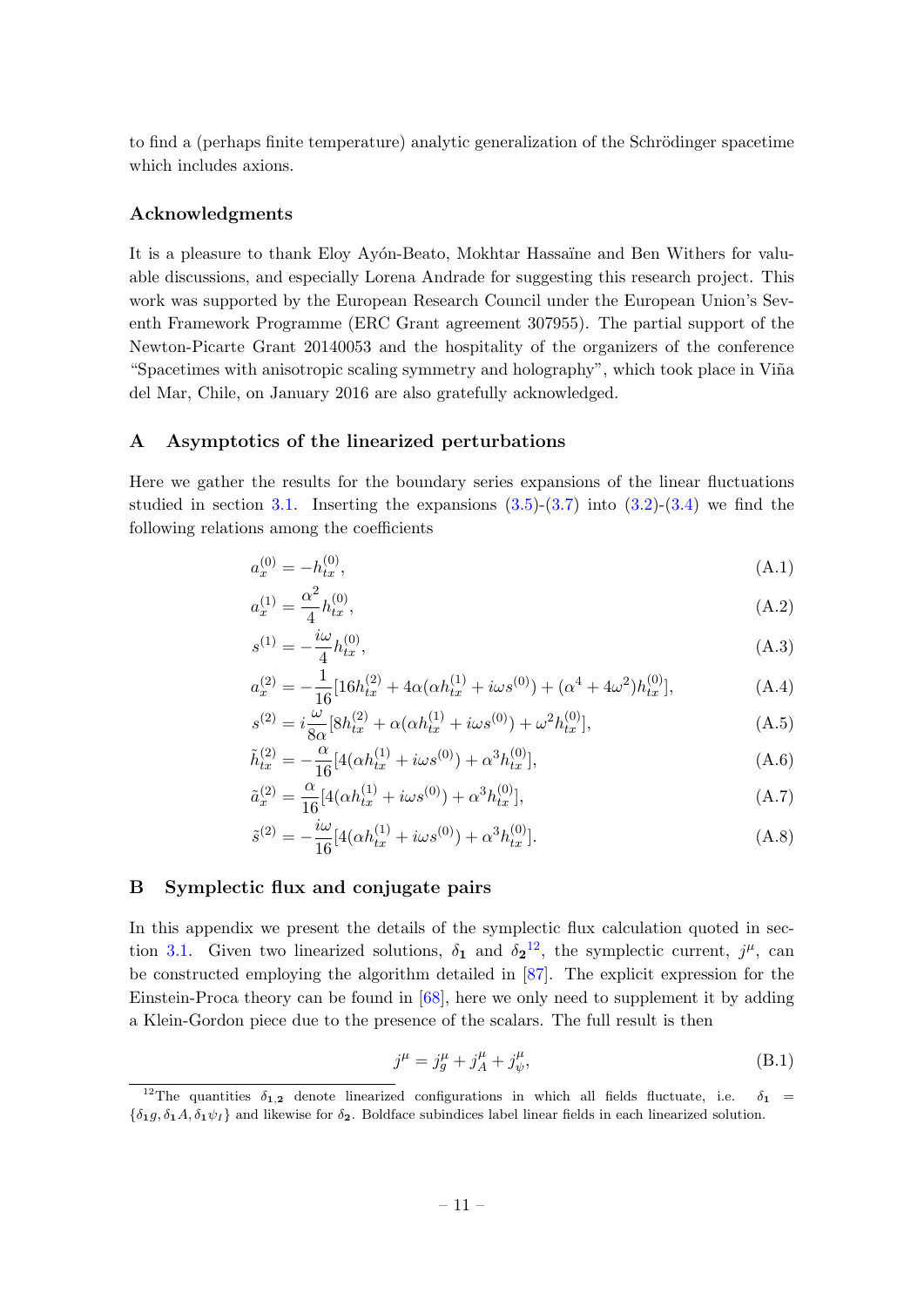where  $j^{\mu}_g$ ,  $j^{\mu}_A$  $j^{\mu}_A$  and  $j^{\mu}_{\psi}$  $\mu$ <sup> $\mu$ </sup> are the gravitational, vectorial and scalar contributions, respectively given by

$$
j_g^{\mu} = \delta_2(\sqrt{-g}g^{\alpha\beta})\delta_1\Gamma^{\mu}_{\alpha\beta} - \delta_2(\sqrt{-g}g^{\mu\alpha})\delta_1\Gamma^{\beta}_{\alpha\beta} - (1 \leftrightarrow 2),
$$
(B.2)

$$
j_A^{\mu} = -\delta_2(\sqrt{-g}F^{\mu\nu})\delta_1 A_{\nu} - (1 \leftrightarrow 2), \tag{B.3}
$$

$$
j_{\psi}^{\mu} = -\sum_{I=1}^{d-1} \delta_{\mathbf{2}}(\sqrt{-g}\partial^{\mu}\psi_{I})\delta_{\mathbf{1}}\psi_{I} - (\mathbf{1} \leftrightarrow \mathbf{2}). \tag{B.4}
$$

Note that we are using conventions in which the symplectic current is a vector density. We can readily check that the total symplectic current is closed on-shell,  $\partial_{\mu}j^{\mu} = 0$ .

The boundary symplectic flux  $\mathcal F$  is defined by the integral along the boundary directions of the pullback of  $j^{\mu}$  to the boundary,

<span id="page-12-0"></span>
$$
\mathcal{F}(\delta_1, \delta_2) = \int_{\partial M} (-g)^{-1/2} n_{\mu} j^{\mu} d^d x,\tag{B.5}
$$

where  $n_{\mu}$  is the outward-pointing, unit normal to the boundary  $\partial M$ . As stated in [\[68\]](#page-16-6), the energy density is an irrelevant operator, so we set its source to zero  $h_{tx}^{(0)} = 0$ . Evaluating [\(B.5\)](#page-12-0) for the perturbations [\(3.1\)](#page-6-3) with boundary conditions  $h_{tx}^{(0)} = 0$ , we find

$$
\mathcal{F}(\delta_1, \delta_2) = -\alpha \log r \int d^d x \left[ h_{tx}^{(1)} \wedge \Sigma^{(0)} + s^{(0)} \wedge (-i\omega \Sigma^{(0)}) \right] + \int d^d x [h_{tx}^{(1)} \wedge (2a_x^{(2)} - 2h_{tx}^{(2)} + \tilde{h}_{tx}^{(2)}) + s^{(0)} \wedge (4s_{(2)} - \tilde{s}^{(2)})], \tag{B.6}
$$

where the wedge denotes anti-symmetrization

<span id="page-12-1"></span>
$$
a \wedge b = a_1 b_2 - a_2 b_1. \tag{B.7}
$$

Here we have used the asymptotic expansions  $(3.5)-(3.7)$  $(3.5)-(3.7)$  to evaluate the near-boundary limit. Recall that we are identifying  $h_{tx}^{(1)}$  and  $s^{(0)}$  with the sources of the momentum and scalar operators, respectively. Then, from the finite piece in  $(B.6)$ , we can read off the dual vevs as

$$
\mathcal{P}_x = 2a_x^{(2)} - 2h_{tx}^{(2)} + \tilde{h}_{tx}^{(2)},\tag{B.8}
$$

$$
\mathcal{O} = 4s_{(2)} - \tilde{s}^{(2)}.
$$
 (B.9)

Furthermore, in order to ensure that the dynamics of the system are well-defined, we must choose boundary conditions which make the flux vanish. The divergent piece of  $(B.6)$ can be cancelled by setting the gauge invariant source  $\Sigma^{(0)}$  to zero. However, this does not suffice to eliminate the finite contribution, which requires us to impose the gaugedependent conditions  $s^{(0)} = 0$  and  $h_{tx}^{(1)} = 0$ . A closely related behaviour was encountered in the pure Lifshitz case considered in  $[68]$ . One may in principle worry that imposing these two conditions separately may overdetermine the system of differential equations which controls the fluctuations. However, this is not the case, which becomes clear if we work in terms of gauge-invariant variables.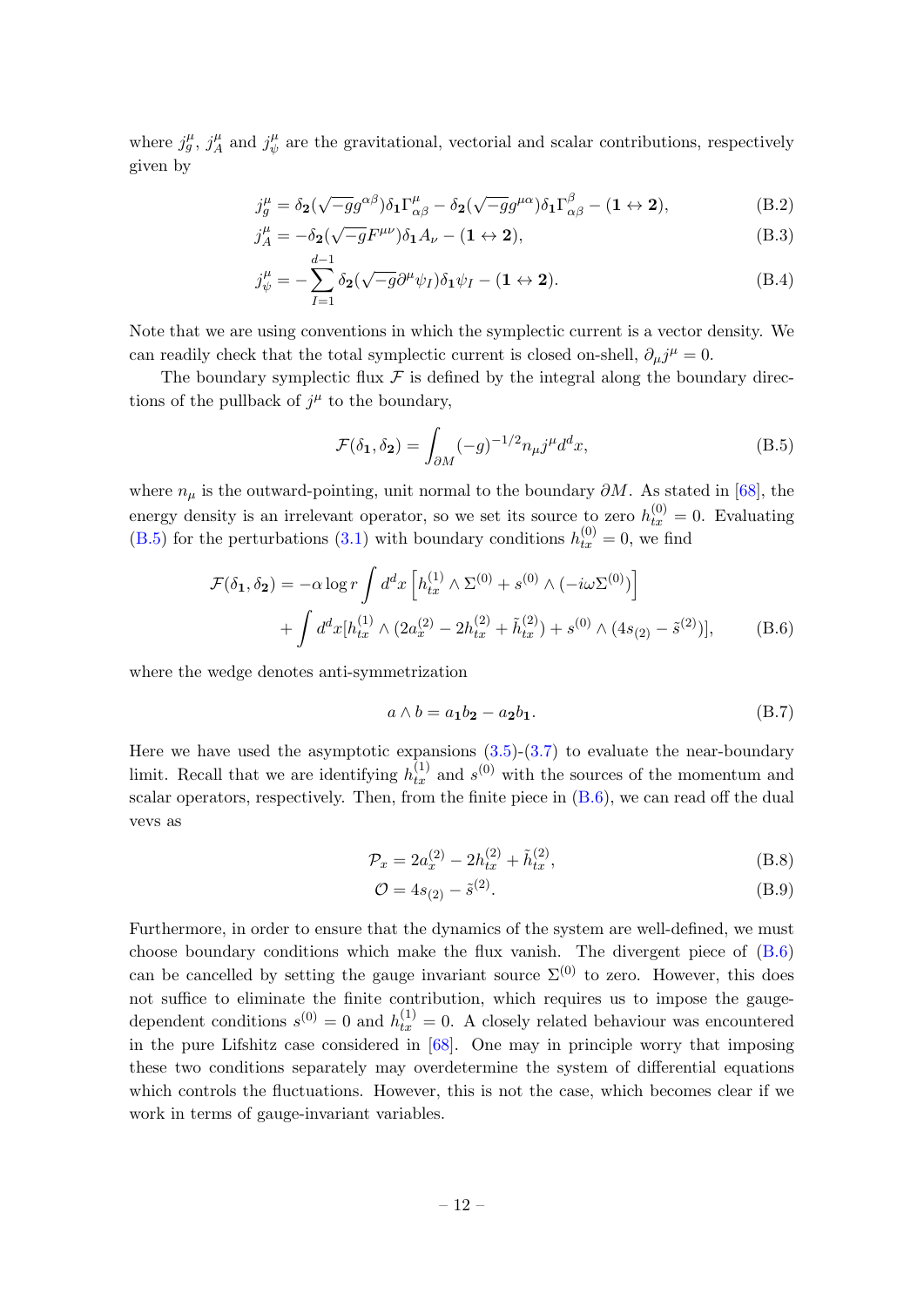#### References

- <span id="page-13-0"></span>[1] J. M. Maldacena, The Large N limit of superconformal field theories and supergravity, Int. J. Theor. Phys. 38 (1999) 1113–1133 [[hep-th/9711200](http://arXiv.org/abs/hep-th/9711200)]. [Adv. Theor. Math. Phys.2,231(1998)].
- [2] E. Witten, Anti-de Sitter space and holography, Adv. Theor. Math. Phys. 2 (1998) 253–291 [[hep-th/9802150](http://arXiv.org/abs/hep-th/9802150)].
- <span id="page-13-1"></span>[3] S. S. Gubser, I. R. Klebanov and A. M. Polyakov, Gauge theory correlators from noncritical string theory, Phys. Lett. B428 (1998) 105–114 [[hep-th/9802109](http://arXiv.org/abs/hep-th/9802109)].
- <span id="page-13-2"></span>[4] G. T. Horowitz, J. E. Santos and D. Tong, *Optical Conductivity with Holographic Lattices*, JHEP 07 (2012) 168 [[1204.0519](http://arXiv.org/abs/1204.0519)].
- <span id="page-13-3"></span>[5] G. T. Horowitz, J. E. Santos and D. Tong, Further Evidence for Lattice-Induced Scaling, JHEP 11 (2012) 102 [[1209.1098](http://arXiv.org/abs/1209.1098)].
- [6] A. Donos and J. P. Gauntlett, The thermoelectric properties of inhomogeneous holographic lattices, JHEP 01 (2015) 035 [[1409.6875](http://arXiv.org/abs/1409.6875)].
- [7] M. Rangamani, M. Rozali and D. Smyth, Spatial Modulation and Conductivities in Effective Holographic Theories, JHEP 07 (2015) 024 [[1505.05171](http://arXiv.org/abs/1505.05171)].
- [8] P. Chesler, A. Lucas and S. Sachdev, Conformal field theories in a periodic potential: results from holography and field theory, Phys. Rev. D89 (2014), no. 2 026005 [[1308.0329](http://arXiv.org/abs/1308.0329)].
- <span id="page-13-4"></span>[9] Y. Ling, C. Niu, J.-P. Wu and Z.-Y. Xian, Holographic Lattice in Einstein-Maxwell-Dilaton Gravity, JHEP 11 (2013) 006 [[1309.4580](http://arXiv.org/abs/1309.4580)].
- <span id="page-13-5"></span>[10] A. Donos and S. A. Hartnoll, Interaction-driven localization in holography, Nature Phys. 9 (2013) 649–655 [[1212.2998](http://arXiv.org/abs/1212.2998)].
- [11] A. Donos and J. P. Gauntlett, Holographic Q-lattices, JHEP 04 (2014) 040 [[1311.3292](http://arXiv.org/abs/1311.3292)].
- <span id="page-13-6"></span>[12] T. Andrade and B. Withers, A simple holographic model of momentum relaxation, JHEP 05 (2014) 101 [[1311.5157](http://arXiv.org/abs/1311.5157)].
- <span id="page-13-7"></span>[13] D. Mateos and D. Trancanelli, The anisotropic  $N=4$  super Yang-Mills plasma and its instabilities, Phys. Rev. Lett. 107 (2011) 101601 [[1105.3472](http://arXiv.org/abs/1105.3472)].
- <span id="page-13-8"></span>[14] D. Vegh, *Holography without translational symmetry*, [1301.0537](http://arXiv.org/abs/1301.0537).
- <span id="page-13-9"></span>[15] M. Blake, D. Tong and D. Vegh, Holographic Lattices Give the Graviton an Effective Mass, Phys. Rev. Lett. **112** (2014), no. 7 071602 [[1310.3832](http://arXiv.org/abs/1310.3832)].
- [16] M. Baggioli and O. Pujolas, Electron-Phonon Interactions, Metal-Insulator Transitions, and Holographic Massive Gravity, Phys. Rev. Lett. 114 (2015), no. 25 251602 [[1411.1003](http://arXiv.org/abs/1411.1003)].
- [17] M. Baggioli and D. K. Brattan, Drag phenomena from holographic massive gravity, Class. Quant. Grav. 34 (2017), no. 1 015008 [[1504.07635](http://arXiv.org/abs/1504.07635)].
- <span id="page-13-10"></span>[18] L. Alberte, M. Baggioli, A. Khmelnitsky and O. Pujolas, Solid Holography and Massive Gravity, JHEP 02 (2016) 114 [[1510.09089](http://arXiv.org/abs/1510.09089)].
- <span id="page-13-12"></span>[19] Y. Bardoux, M. M. Caldarelli and C. Charmousis, Shaping black holes with free fields, JHEP 05 (2012) 054 [[1202.4458](http://arXiv.org/abs/1202.4458)].
- <span id="page-13-11"></span>[20] B. Goutraux, Charge transport in holography with momentum dissipation, JHEP 04 (2014) 181 [[1401.5436](http://arXiv.org/abs/1401.5436)].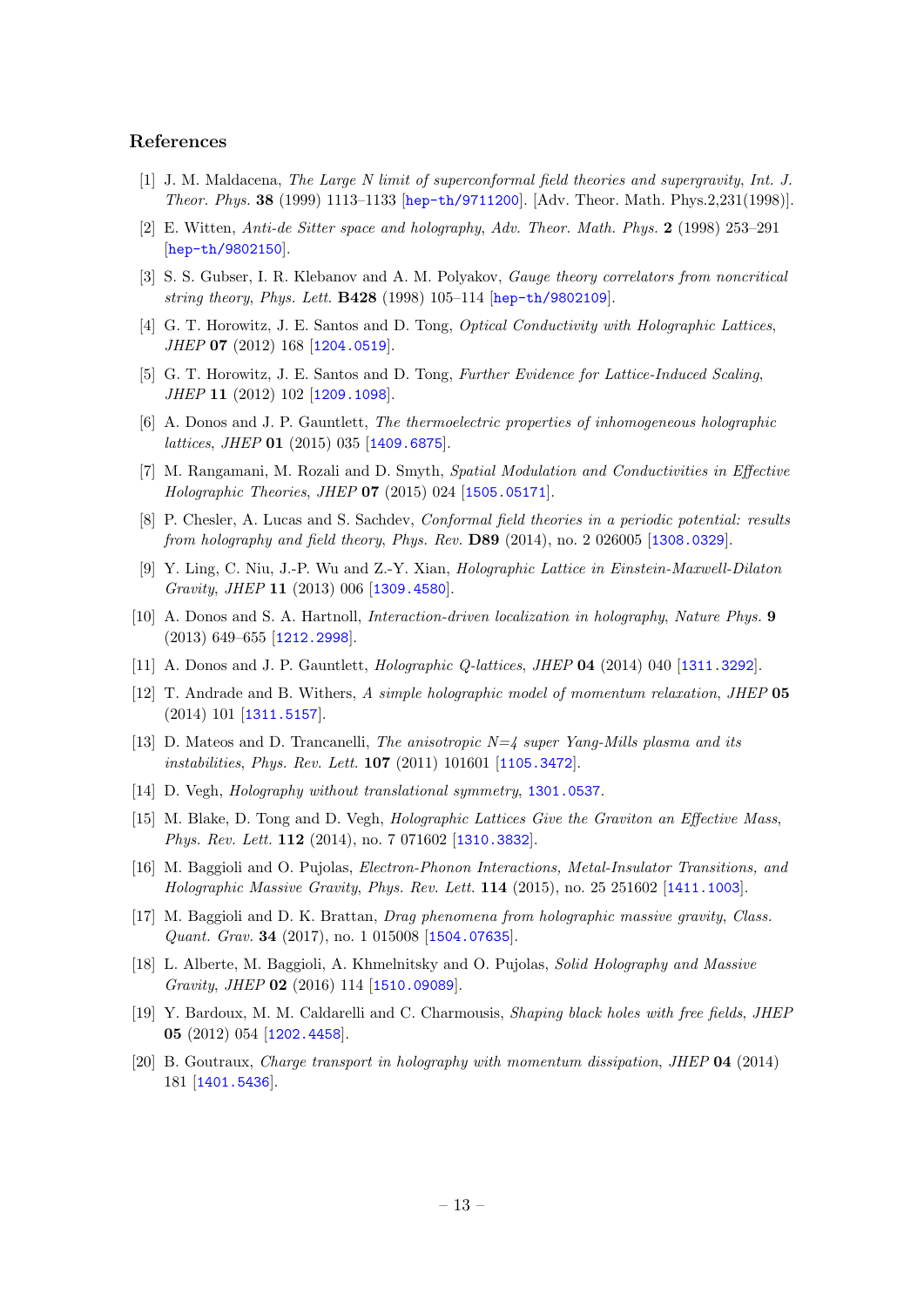- [21] A. Donos, B. Goutraux and E. Kiritsis, Holographic Metals and Insulators with Helical Symmetry, JHEP 09 (2014) 038 [[1406.6351](http://arXiv.org/abs/1406.6351)].
- <span id="page-14-6"></span>[22] R. A. Davison and B. Goutraux, Momentum dissipation and effective theories of coherent and incoherent transport, JHEP 01 (2015) 039 [[1411.1062](http://arXiv.org/abs/1411.1062)].
- [23] R. A. Davison and B. Goutraux, Dissecting holographic conductivities, JHEP 09 (2015) 090 [[1505.05092](http://arXiv.org/abs/1505.05092)].
- [24] R. A. Davison, B. Goutraux and S. A. Hartnoll, Incoherent transport in clean quantum critical metals, JHEP 10 (2015) 112 [[1507.07137](http://arXiv.org/abs/1507.07137)].
- [25] M. Taylor and W. Woodhead, Inhomogeneity simplified, Eur. Phys. J. C74 (2014), no. 12 3176 [[1406.4870](http://arXiv.org/abs/1406.4870)].
- [26] J. Erdmenger, B. Herwerth, S. Klug, R. Meyer and K. Schalm, S-Wave Superconductivity in Anisotropic Holographic Insulators, JHEP 05 (2015) 094 [[1501.07615](http://arXiv.org/abs/1501.07615)].
- [27] T. Andrade and S. A. Gentle, Relaxed superconductors, JHEP 06 (2015) 140 [[1412.6521](http://arXiv.org/abs/1412.6521)].
- [28] K.-Y. Kim, K. K. Kim and M. Park, A Simple Holographic Superconductor with Momentum Relaxation, JHEP 04 (2015) 152 [[1501.00446](http://arXiv.org/abs/1501.00446)].
- [29] Y. Ling, P. Liu, C. Niu, J.-P. Wu and Z.-Y. Xian, Holographic Superconductor on Q-lattice, JHEP 02 (2015) 059 [[1410.6761](http://arXiv.org/abs/1410.6761)].
- [30] Y. Ling, C. Niu, J. Wu, Z. Xian and H.-b. Zhang, Metal-insulator Transition by Holographic Charge Density Waves, Phys. Rev. Lett. 113 (2014) 091602 [[1404.0777](http://arXiv.org/abs/1404.0777)].
- [31] Y. Ling, P. Liu, C. Niu, J.-P. Wu and Z.-Y. Xian, Holographic Entanglement Entropy Close to Quantum Phase Transitions, [1502.03661](http://arXiv.org/abs/1502.03661).
- [32] A. Donos and J. P. Gauntlett, *Black holes dual to helical current phases, Phys. Rev.* **D86** (2012) 064010 [[1204.1734](http://arXiv.org/abs/1204.1734)].
- [33] A. Donos and J. P. Gauntlett, *Holographic charge density waves*, *Phys. Rev.* **D87** (2013), no. 12 126008 [[1303.4398](http://arXiv.org/abs/1303.4398)].
- [34] A. Donos and J. P. Gauntlett, *Holographic helical superconductors*, *JHEP* 12 (2011) 091 [[1109.3866](http://arXiv.org/abs/1109.3866)].
- [35] A. Donos, J. P. Gauntlett and C. Pantelidou, Competing p-wave orders, Class. Quant. Grav. 31 (2014) 055007 [[1310.5741](http://arXiv.org/abs/1310.5741)].
- <span id="page-14-0"></span>[36] M. Ammon, J. Leiber and R. P. Macedo, *Phase diagram of 4D field theories with chiral* anomaly from holography, JHEP 03 (2016) 164 [[1601.02125](http://arXiv.org/abs/1601.02125)].
- <span id="page-14-3"></span>[37] T. Andrade and A. Krikun, *Commensurability effects in holographic homogeneous lattices*, [1512.02465](http://arXiv.org/abs/1512.02465).
- <span id="page-14-1"></span>[38] S. Kachru, X. Liu and M. Mulligan, *Gravity duals of Lifshitz-like fixed points, Phys. Rev.* D78 (2008) 106005 [[0808.1725](http://arXiv.org/abs/0808.1725)].
- <span id="page-14-2"></span>[39] M. Taylor, *Lifshitz holography, Class. Quant. Grav.* **33** (2016), no. 3 033001 [[1512.03554](http://arXiv.org/abs/1512.03554)].
- <span id="page-14-4"></span>[40] D. T. Son, Toward an AdS/cold atoms correspondence: A Geometric realization of the Schrodinger symmetry, Phys. Rev. D78 (2008) 046003 [[0804.3972](http://arXiv.org/abs/0804.3972)].
- <span id="page-14-5"></span>[41] K. Balasubramanian and J. McGreevy, *Gravity duals for non-relativistic CFTs*, *Phys. Rev.* Lett. **101** (2008) 061601 [[0804.4053](http://arXiv.org/abs/0804.4053)].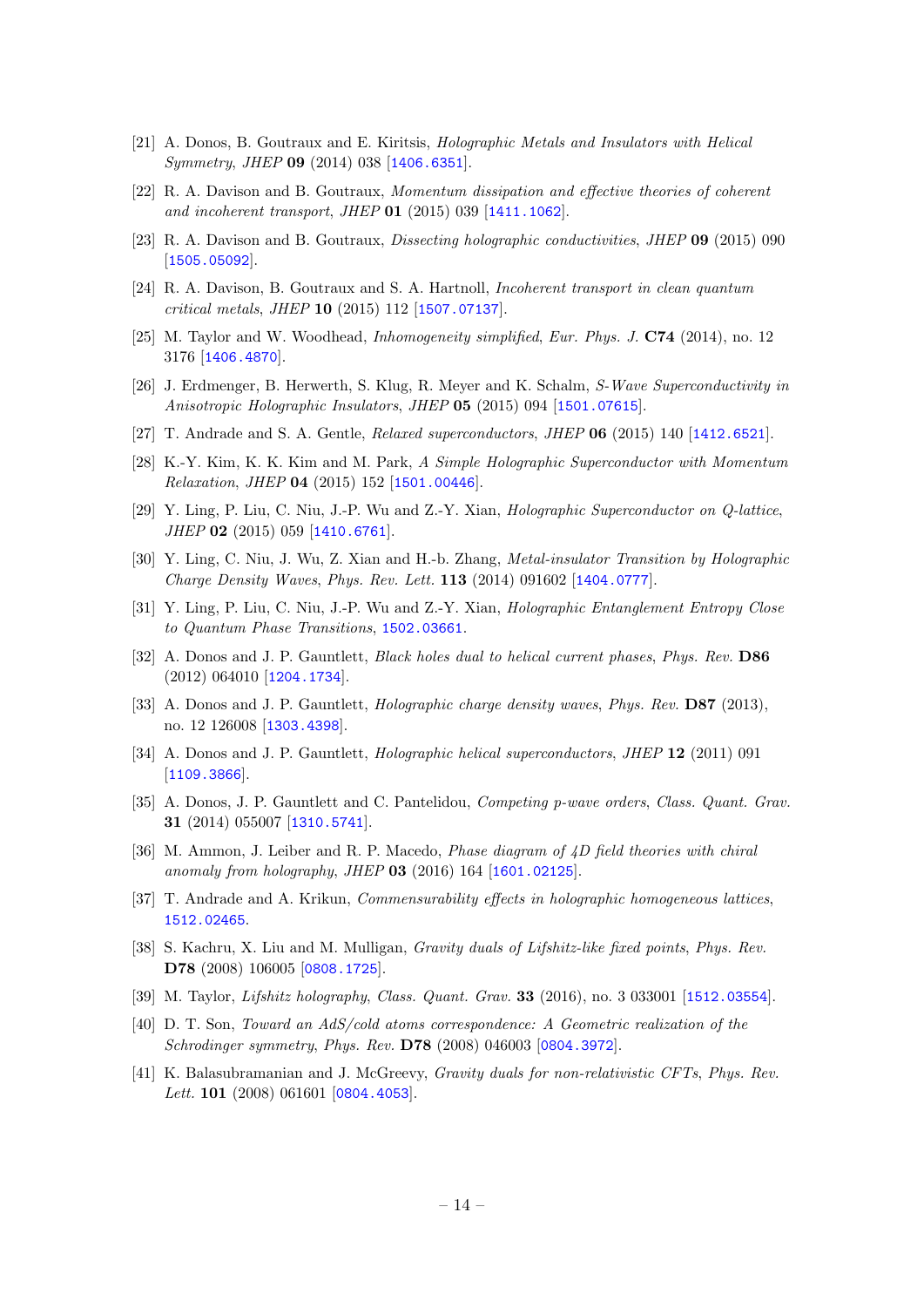- <span id="page-15-0"></span>[42] M. Taylor, Non-relativistic holography, [0812.0530](http://arXiv.org/abs/0812.0530).
- <span id="page-15-1"></span>[43] M. H. Christensen, J. Hartong, N. A. Obers and B. Rollier, Torsional Newton-Cartan Geometry and Lifshitz Holography, Phys. Rev. D89 (2014) 061901 [[1311.4794](http://arXiv.org/abs/1311.4794)].
- [44] M. H. Christensen, J. Hartong, N. A. Obers and B. Rollier, Boundary Stress-Energy Tensor and Newton-Cartan Geometry in Lifshitz Holography, JHEP 01 (2014) 057 [[1311.6471](http://arXiv.org/abs/1311.6471)].
- [45] J. Hartong, E. Kiritsis and N. A. Obers, Schrdinger Invariance from Lifshitz Isometries in Holography and Field Theory, Phys. Rev. D92 (2015) 066003 [[1409.1522](http://arXiv.org/abs/1409.1522)].
- [46] J. Hartong, E. Kiritsis and N. A. Obers, Lifshitz spacetimes for Schrdinger holography, Phys. Lett. **B746** (2015) 318-324 [[1409.1519](http://arXiv.org/abs/1409.1519)].
- [47] J. Hartong, E. Kiritsis and N. A. Obers, Field Theory on Newton-Cartan Backgrounds and Symmetries of the Lifshitz Vacuum, JHEP 08 (2015) 006 [[1502.00228](http://arXiv.org/abs/1502.00228)].
- <span id="page-15-2"></span>[48] J. Hartong and N. A. Obers, Hoava-Lifshitz gravity from dynamical Newton-Cartan geometry, JHEP 07 (2015) 155 [[1504.07461](http://arXiv.org/abs/1504.07461)].
- <span id="page-15-3"></span>[49] K. Balasubramanian and J. McGreevy, An Analytic Lifshitz black hole, Phys. Rev. D80 (2009) 104039 [[0909.0263](http://arXiv.org/abs/0909.0263)].
- <span id="page-15-4"></span>[50] E. Ayon-Beato, A. Garbarz, G. Giribet and M. Hassaine, Lifshitz Black Hole in Three Dimensions, Phys. Rev. D80 (2009) 104029 [[0909.1347](http://arXiv.org/abs/0909.1347)].
- [51] R.-G. Cai, Y. Liu and Y.-W. Sun, A Lifshitz Black Hole in Four Dimensional R\*\*2 Gravity, JHEP 10 (2009) 080 [[0909.2807](http://arXiv.org/abs/0909.2807)].
- [52] E. Ayon-Beato, A. Garbarz, G. Giribet and M. Hassaine, Analytic Lifshitz black holes in higher dimensions, JHEP **04** (2010) 030 [[1001.2361](http://arXiv.org/abs/1001.2361)].
- [53] M. H. Dehghani and R. B. Mann, Lovelock-Lifshitz Black Holes, JHEP 07 (2010) 019 [[1004.4397](http://arXiv.org/abs/1004.4397)].
- [54] J. Matulich and R. Troncoso, Asymptotically Lifshitz wormholes and black holes for Lovelock gravity in vacuum, JHEP 10 (2011) 118 [[1107.5568](http://arXiv.org/abs/1107.5568)].
- [55] W. G. Brenna, M. H. Dehghani and R. B. Mann, Quasi-Topological Lifshitz Black Holes, Phys. Rev. D84 (2011) 024012 [[1101.3476](http://arXiv.org/abs/1101.3476)].
- [56] H. A. Gonzalez, D. Tempo and R. Troncoso, Field theories with anisotropic scaling in 2D, solitons and the microscopic entropy of asymptotically Lifshitz black holes, JHEP 11 (2011) 066 [[1107.3647](http://arXiv.org/abs/1107.3647)].
- [57] M. H. Dehghani and S. Asnafi, *Thermodynamics of Rotating Lovelock-Lifshitz Black Branes*. Phys. Rev. D84 (2011) 064038 [[1107.3354](http://arXiv.org/abs/1107.3354)].
- [58] Y. Liu, Spatially homogeneous Lifshitz black holes in five dimensional higher derivative gravity, JHEP 06 (2012) 024 [[1202.1748](http://arXiv.org/abs/1202.1748)].
- [59] H. Lu, Y. Pang, C. N. Pope and J. F. Vazquez-Poritz, AdS and Lifshitz Black Holes in Conformal and Einstein-Weyl Gravities, Phys. Rev. D86 (2012) 044011 [[1204.1062](http://arXiv.org/abs/1204.1062)].
- <span id="page-15-5"></span>[60] M. Ghanaatian, A. Bazrafshan and W. G. Brenna, Lifshitz Quartic Quasitopological Black Holes, Phys. Rev. D89 (2014), no. 12 124012 [[1402.0820](http://arXiv.org/abs/1402.0820)].
- <span id="page-15-6"></span>[61] H. Maeda and G. Giribet, Lifshitz black holes in Brans-Dicke theory, JHEP 11 (2011) 015 [[1105.1331](http://arXiv.org/abs/1105.1331)].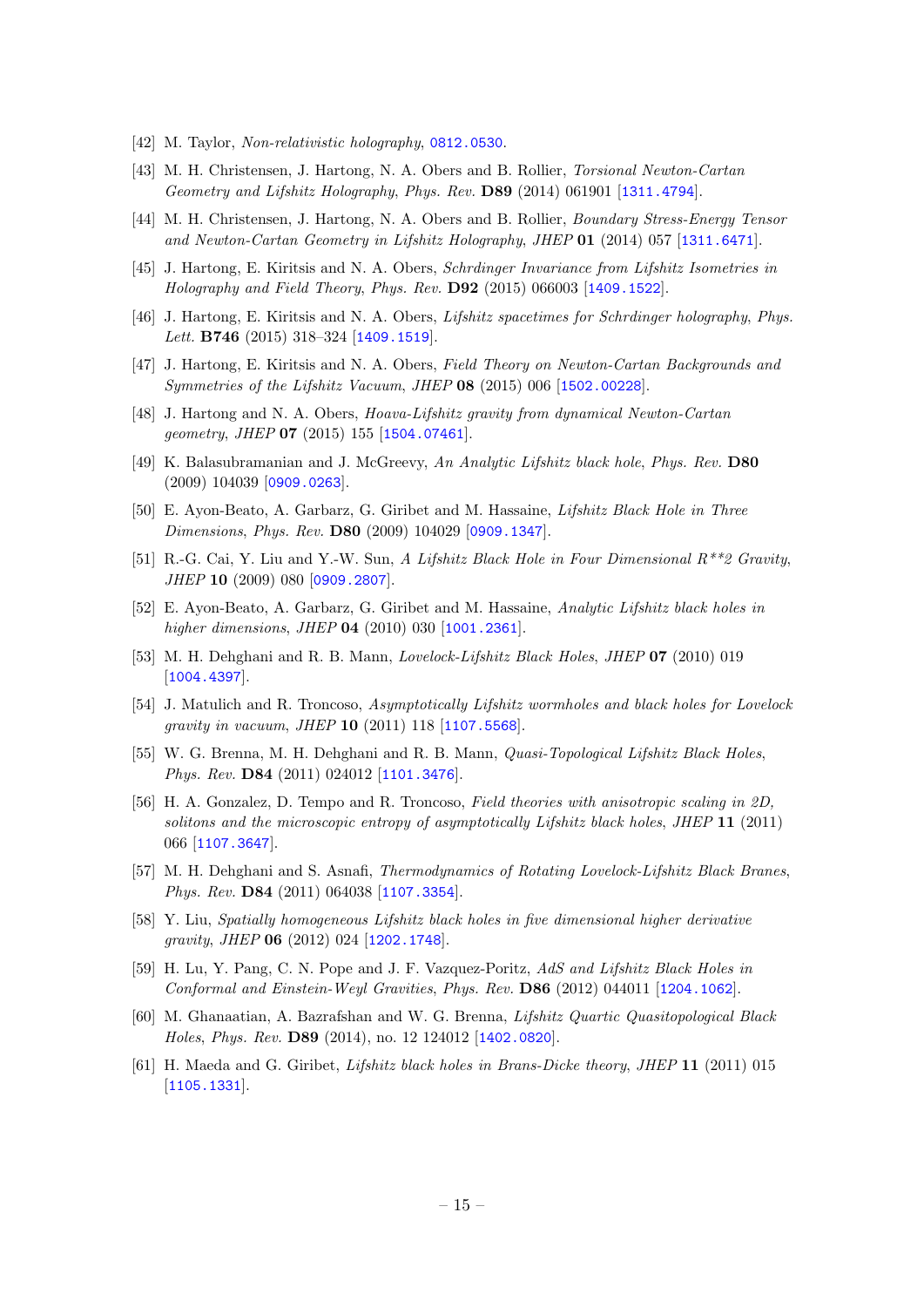- <span id="page-16-0"></span>[62] M. Gutperle, E. Hijano and J. Samani, Lifshitz black holes in higher spin gravity, JHEP 04 (2014) 020 [[1310.0837](http://arXiv.org/abs/1310.0837)].
- <span id="page-16-1"></span>[63] M. Beccaria, M. Gutperle, Y. Li and G. Macorini, Higher spin Lifshitz theories and the Korteweg-de Vries hierarchy, Phys. Rev. D92 (2015), no. 8 085005 [[1504.06555](http://arXiv.org/abs/1504.06555)].
- <span id="page-16-2"></span>[64] J. Tarrio and S. Vandoren, Black holes and black branes in Lifshitz spacetimes, JHEP 09 (2011) 017 [[1105.6335](http://arXiv.org/abs/1105.6335)].
- <span id="page-16-3"></span>[65] S. F. Ross and O. Saremi, Holographic stress tensor for non-relativistic theories, JHEP 09  $(2009)$  009  $[0907.1846]$  $[0907.1846]$  $[0907.1846]$ .
- <span id="page-16-4"></span>[66] S. F. Ross, Holography for asymptotically locally Lifshitz spacetimes, Class. Quant. Grav. 28 (2011) 215019 [[1107.4451](http://arXiv.org/abs/1107.4451)].
- <span id="page-16-5"></span>[67] I. Papadimitriou, Holographic renormalization as a canonical transformation, JHEP 11 (2010) 014 [[1007.4592](http://arXiv.org/abs/1007.4592)].
- <span id="page-16-6"></span>[68] T. Andrade and S. F. Ross, Boundary conditions for metric fluctuations in Lifshitz, Class. Quant. Grav. 30 (2013) 195017 [[1305.3539](http://arXiv.org/abs/1305.3539)].
- <span id="page-16-7"></span>[69] W. Chemissany and I. Papadimitriou, Generalized dilatation operator method for non-relativistic holography, Phys. Lett. B737 (2014) 272–276 [[1405.3965](http://arXiv.org/abs/1405.3965)].
- <span id="page-16-8"></span>[70] W. Chemissany and I. Papadimitriou, Lifshitz holography: The whole shebang, JHEP 01 (2015) 052 [[1408.0795](http://arXiv.org/abs/1408.0795)].
- <span id="page-16-9"></span>[71] R. B. Mann, Lifshitz Topological Black Holes, JHEP 06 (2009) 075 [[0905.1136](http://arXiv.org/abs/0905.1136)].
- <span id="page-16-10"></span>[72] M. Baggio, J. de Boer and K. Holsheimer, Anomalous Breaking of Anisotropic Scaling Symmetry in the Quantum Lifshitz Model, JHEP 07 (2012) 099 [[1112.6416](http://arXiv.org/abs/1112.6416)].
- <span id="page-16-11"></span>[73] W. Chemissany, D. Geissbuhler, J. Hartong and B. Rollier, Holographic Renormalization for  $z=2$  Lifshitz Space-Times from AdS, Class. Quant. Grav. 29 (2012) 235017 [[1205.5777](http://arXiv.org/abs/1205.5777)].
- <span id="page-16-12"></span>[74] S. de Haro, S. N. Solodukhin and K. Skenderis, Holographic reconstruction of space-time and renormalization in the AdS / CFT correspondence, Commun. Math. Phys. 217 (2001) 595–622 [[hep-th/0002230](http://arXiv.org/abs/hep-th/0002230)].
- <span id="page-16-13"></span>[75] D. T. Son and A. O. Starinets, *Minkowski space correlators in AdS / CFT correspondence:* Recipe and applications, JHEP 09 (2002) 042 [[hep-th/0205051](http://arXiv.org/abs/hep-th/0205051)].
- <span id="page-16-17"></span>[76] S. A. Hartnoll, Lectures on holographic methods for condensed matter physics, Class. Quant. Grav. 26 (2009) 224002 [[0903.3246](http://arXiv.org/abs/0903.3246)].
- <span id="page-16-14"></span>[77] K.-Y. Kim, K. K. Kim, Y. Seo and S.-J. Sin, Coherent/incoherent metal transition in a holographic model, JHEP 12 (2014) 170 [[1409.8346](http://arXiv.org/abs/1409.8346)].
- <span id="page-16-18"></span>[78] S. A. Hartnoll, Theory of universal incoherent metallic transport, Nature Phys. 11 (2015) 54 [[1405.3651](http://arXiv.org/abs/1405.3651)].
- <span id="page-16-15"></span>[79] S. A. Hartnoll, P. K. Kovtun, M. Müller and S. Sachdev, *Theory of the Nernst effect near* quantum phase transitions in condensed matter and in dyonic black holes, Phys. Rev. B76 (Oct., 2007) 144502 [[0706.3215](http://arXiv.org/abs/0706.3215)].
- [80] S. A. Hartnoll and D. M. Hofman, *Locally Critical Resistivities from Umklapp Scattering*, Phys. Rev. Lett. 108 (2012) 241601 [[1201.3917](http://arXiv.org/abs/1201.3917)].
- <span id="page-16-16"></span>[81] R. Mahajan, M. Barkeshli and S. A. Hartnoll, Non-Fermi liquids and the Wiedemann-Franz law, Phys. Rev. B88 (Sept., 2013) 125107 [[1304.4249](http://arXiv.org/abs/1304.4249)].